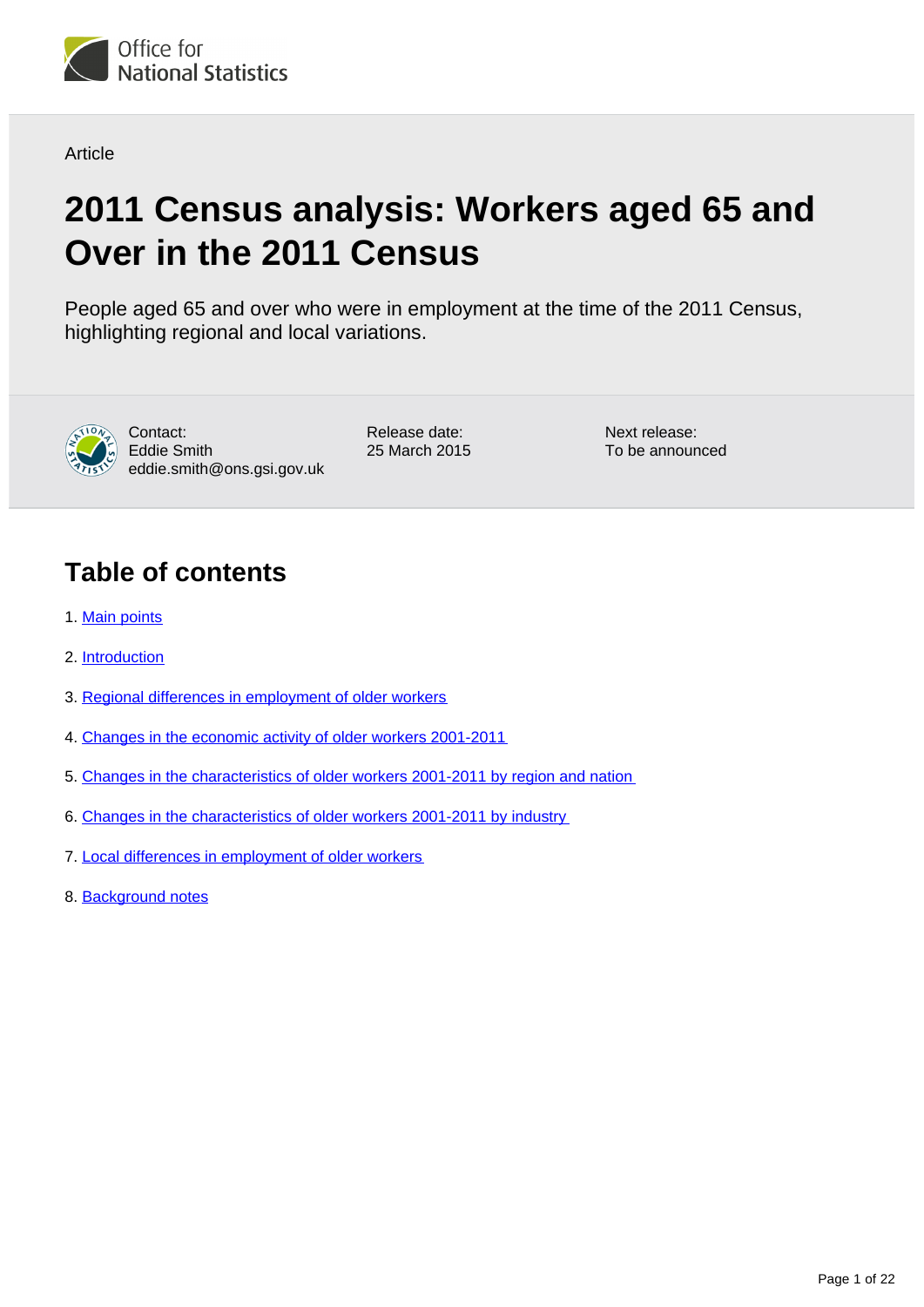# <span id="page-1-0"></span>**1. Main points**

- Around 10% (934,000) of the population aged 65 and over were in employment in 2011, representing 3.5% of all people in employment
- More than half (57.3%, or 536,000) of these older workers worked part time and more than a third (34.2%, or 320,000) were self employed in 2011. In proportional terms these figures are much higher than for those in employment under the age of 65 (28.2% and 14.7%, respectively)
- The older workforce was particularly important in the South West in 2011 where 4.4% of all workers were aged 65 and over
- London, in 2011, had the highest proportion of its 65 and over population in employment, 12.9%, compared to the 10.1% average across England and Wales. The lowest percentage was in the North East at 6.4%
- According to the ONS Longitudinal Study, more than 1 in 10 of 65 to 74-year-olds in employment in 2011 were not in employment in 2001
- The reasons for non-employment in 2001 varied, while 38.4% of women and 33.0% of men were retired. the next most common reasons were, for women, because they were looking after the home or family and, for men, because they were sick or disabled
- The percentage of women aged between 65 and 74 who were in employment in 2011 but not in 2001 was around twice that for men at this age
- Almost half of 65 to 74-year-olds in employment in 2011 who were also in employment in 2001 had moved from longer to shorter hours, this included about a third of workers in this this age group who had moved from full-time to part-time employment
- Just under half of 65 to 74-year-olds in employment in 2011 who were also employed ten years earlier had moved between different types of industry between 2001 and 2011. This was most evident for those employed in Public Administration and Defence in 2011 where almost two-thirds had worked in a different industry in 2001

# <span id="page-1-1"></span>**2. Introduction**

The monthly ONS [labour market statistical release](http://www.ons.gov.uk/ons/rel/lms/labour-market-statistics/index.html)<sup>1</sup> includes up to date statistics about the economic activity of people aged 65 and over. Another recent release looked at the participation rates of older people in the labour [market](http://www.ons.gov.uk/ons/rel/lmac/participation-rates-in-the-uk-labour-market/2014/art-3-older.html) in 2014 and found that almost half of those working past State Pension Age were doing so because they were not ready to stop work.

This analysis includes more detail than can be obtained from the monthly release by using data from the 2011 Census and the ONS Longitudinal Study. The ONS Longitudinal Study contains linked census and vital event data for 1% of the population of England and Wales. Information from each census from 1971 onwards has been linked across censuses together with information on events such as births, deaths and cancer registrations.

The larger sample size of the census allows for regional and local analyses of workers in this age group while the Longitudinal Study gives an insight into the characteristics of such workers 10 years earlier, at the time of the 2001 Census.

Therefore, this analysis provides additional detail about older workers for users of labour market data such as: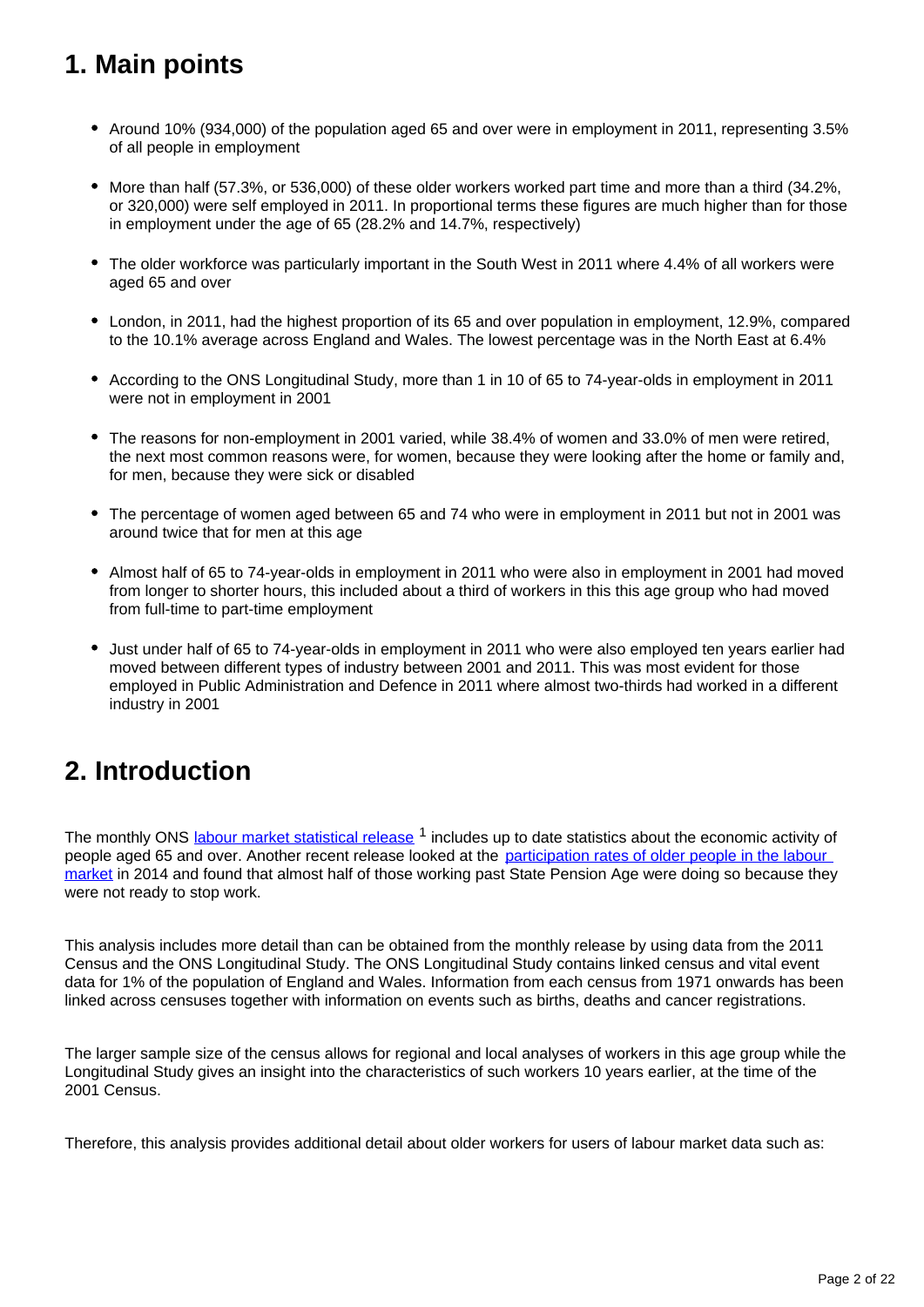- MPs and other policy makers
- local government
- organisations that focus on older people and/or employment matters
- researchers and academics
- journalists
- businesses
- members of the public

Data from the census indicated that, in March 2011, there were over 883,000 people aged 65 and over in employment in England, with almost 51,000 in Wales. These totals were equivalent to, 10.2% and 9.0% of the total populations in this age group, respectively. In England, 3.5% of those in employment in 2011 were aged 65 and over, while in Wales the figure was 3.7%.

Almost 536,000 people aged 65 and over in England and Wales were in part-time employment in 2011. This was 57.3% of total employment in this age group, more than double the equivalent percentage of workers aged 16 to 64 (28.2%).

Nearly 320,000 people aged 65 and over were self-employed (34.2% of those in employment at this edge), almost 547,000 (58.5%) were men and just over 387,000 (41.5%) were women. The percentages of selfemployment and male employment among this age group were higher than for those in employment aged 16 to 64 in 2011, where 14.7% were self-employed and 52.7% were male.

# **Notes for introduction**

1. Table A05 of the monthly release includes UK data on employment, unemployment, economic activity and economic inactivity by sex and age group, including for those aged 65 and over.

# <span id="page-2-0"></span>**3. Regional differences in employment of older workers**

There were almost 934,000 people in employment aged 65 and over in England and Wales in 2011, Table 1 shows the contributions of each English region and of Wales to this total. It provides the context for the Longitudinal Study analysis that follows. A more detailed regional table can downloaded from the data section of this publication.

The second column of data in Table 1 highlights the percentage of residents of an area aged 65 and over who were in employment in 2011 (the employment rate for this age group) while the third column of data shows the contribution of residents of this age group to overall employment in an area.

In 2011 the employment rate for those aged 65 and over was highest in London (12.9%), with the South East (11.8%), East of England (11.1%) and South West (11.0%) all having a rate of 11% or more. Wales (9.0%) and the other 5 English regions had employment rates for this age group of below 10%, with the North East (6.4%) having the lowest.

Among English regions and Wales, the South West had the largest percentage of people in employment in 2011 aged 65 and over (4.4%), followed by the South East (4.1%) and East of England (4.0%), with the North East having the lowest (2.5%).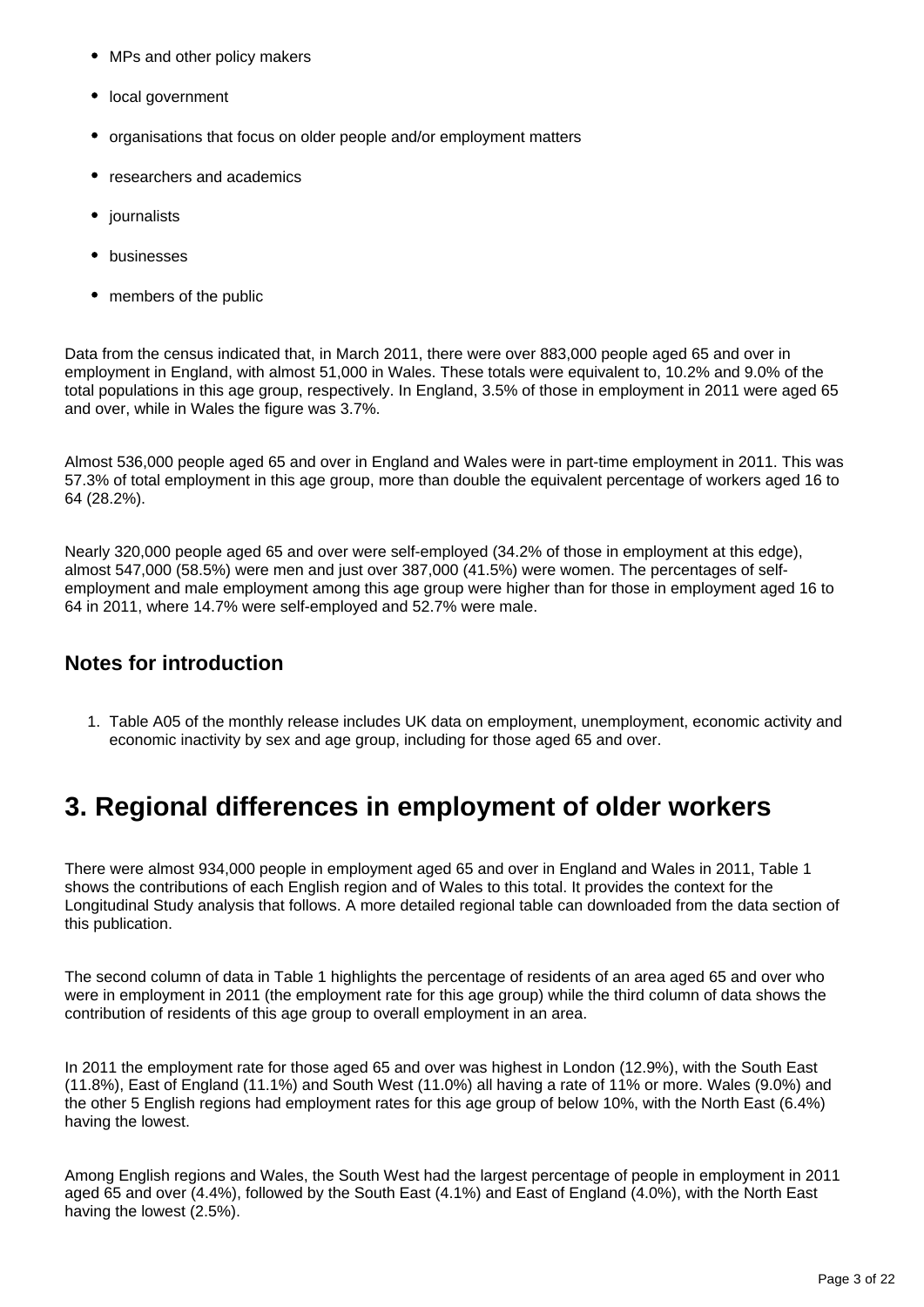Among people aged 65 and over in employment, Wales (39.2%) and the South West (38.6%) had the highest percentages of self-employment in 2011, with the North East having the lowest (29.5%). In every English region and in Wales the majority of workers aged 65 and over worked part-time, with the percentage working part-time lowest in London (51.0%) and Wales (52.6%) and highest in the South West (59.7%) and South East (59.5%). There was very little regional variation in the male-female breakdown of older workers as the final two columns indicate.

### **Table 1: Employment aged 65 and over by nation and region**

England and Wales, 2011

| Economic<br>Activity of All<br>Usual<br>Residents by<br>sex by age<br>2011 | 65 & Over:<br>In.<br>Employment | 65 & Over: In<br>Employment<br>as % of 65 & Employment | Over: Total as % of All in<br>Population Employment | 65 & Over: 65 & Over: In<br>In Employment:<br>self-<br>employed | 65 & Over:<br>In<br>% that are<br>Part-Time | 65 & Over:<br><b>In</b><br>% that are Employment: Employment: Employment:<br>% that are<br>Male | 65 & Over:<br>In.<br>% that are<br>Female |
|----------------------------------------------------------------------------|---------------------------------|--------------------------------------------------------|-----------------------------------------------------|-----------------------------------------------------------------|---------------------------------------------|-------------------------------------------------------------------------------------------------|-------------------------------------------|
| England and<br>Wales                                                       | 933,877                         | 10.1                                                   | 3.5                                                 | 34.2                                                            | 57.3                                        | 58.5                                                                                            | 41.5                                      |
| England                                                                    | 883,255                         | 10.2                                                   | 3.5                                                 | 33.9                                                            | 57.6                                        | 58.5                                                                                            | 41.5                                      |
| Wales                                                                      | 50,622                          | 9.0                                                    | 3.7                                                 | 39.2                                                            | 52.6                                        | 58.5                                                                                            | 41.5                                      |
| <b>North East</b>                                                          | 28,622                          | 6.4                                                    | 2.5                                                 | 29.5                                                            | 55.2                                        | 58.1                                                                                            | 41.9                                      |
| North West                                                                 | 100,066                         | 8.5                                                    | 3.1                                                 | 31.1                                                            | 58.2                                        | 57.8                                                                                            | 42.2                                      |
| Yorkshire and<br>The Humber                                                | 72,963                          | 8.3                                                    | 3.0                                                 | 31.9                                                            | 58.2                                        | 58.1                                                                                            | 41.9                                      |
| <b>East Midlands</b>                                                       | 71,505                          | 9.3                                                    | 3.3                                                 | 32.5                                                            | 58.1                                        | 60.2                                                                                            | 39.8                                      |
| West<br><b>Midlands</b>                                                    | 91,507                          | 9.7                                                    | 3.6                                                 | 32.2                                                            | 57.3                                        | 58.8                                                                                            | 41.2                                      |
| East                                                                       | 113,715                         | 11.1                                                   | 4.0                                                 | 33.7                                                            | 59.2                                        | 59.4                                                                                            | 40.6                                      |
| London                                                                     | 116,575                         | 12.9                                                   | 2.9                                                 | 35.9                                                            | 51.0                                        | 57.6                                                                                            | 42.4                                      |
| South East                                                                 | 174,518                         | 11.8                                                   | 4.1                                                 | 34.5                                                            | 59.5                                        | 58.3                                                                                            | 41.7                                      |
| South West                                                                 | 113,784                         | 11.0                                                   | 4.4                                                 | 38.6                                                            | 59.7                                        | 58.7                                                                                            | 41.3                                      |
| Wales                                                                      | 50,622                          | 9.0                                                    | 3.7                                                 | 39.2                                                            | 52.6                                        | 58.5                                                                                            | 41.5                                      |

Source: Office for National Statistics, Census 2011

Notes:

1. Downloaded from NOMIS Table DC6107EW

Data from the 2011 Census included a breakdown of employment by age and industry  $1$ . Information was available for 15 industries but, as Figure 1 highlights, 6 were responsible for more than 60% of the employment of people aged 65 and over in England and Wales in 2011. This was true in every English region, in Wales they made up 58.5% of such employment.

The percentages of employment among older people in these industries in 2011 were fairly similar in most regions but London had the highest percentages of older workers of any region in human health and social work activities, professional, scientific and technical activities and education and the lowest in manufacturing, construction and the wholesale and retail trade.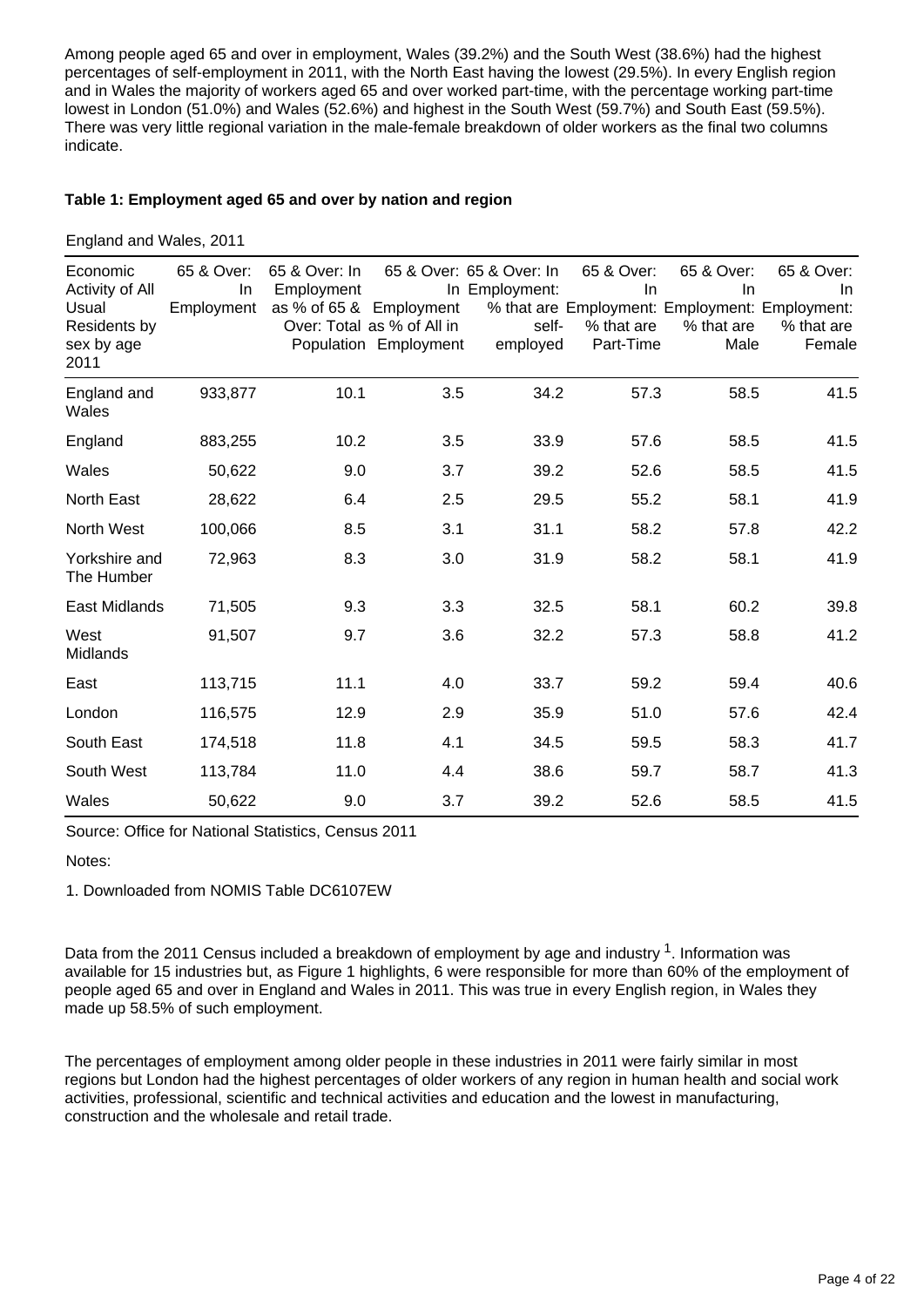### **Figure 1: Employment of persons aged 65 and over by area of residence and industry**

**England and Wales, percentages 2011**



**Source: 2011 Census, Office for National Statistics**

**Notes:**

1. Data from 2011 Census, DC6110EW via the Nomis Website

# **Notes for regional differences in employment of older workers**

1. This analysis uses a classification of industry for the 2011 Census that allows comparisons with the industry of employment in 2001. Section 11 of the Background Notes has further detail.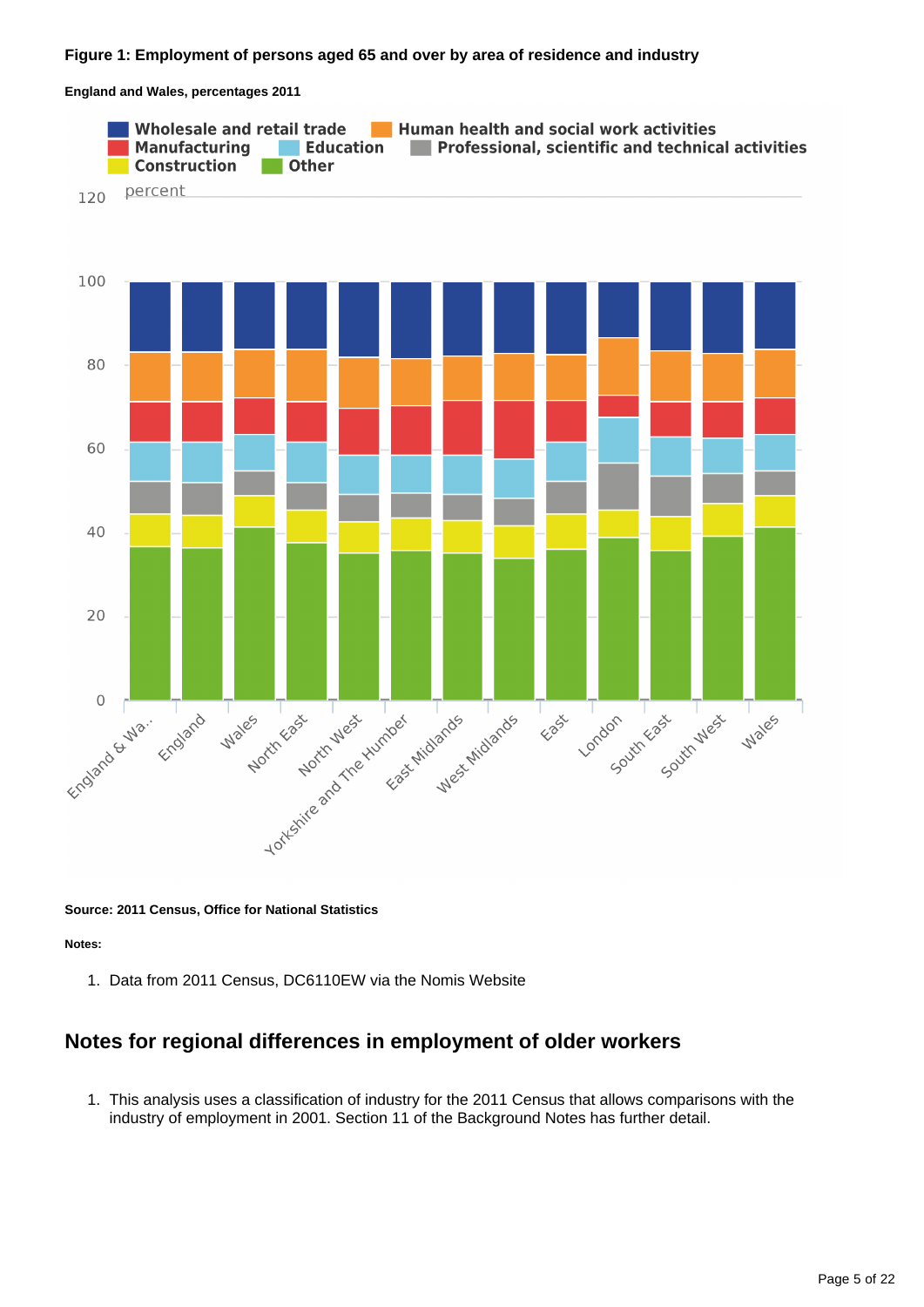# <span id="page-5-0"></span>**4. Changes in the economic activity of older workers 2001- 2011**

The [ONS Longitudinal Study](http://www.ons.gov.uk/ons/guide-method/user-guidance/longitudinal-study/index.html) contains linked census and vital event data for 1% of the population of England and Wales. Information from each census from 1971 onwards has been linked across censuses together with information on events such as births, deaths and cancer registrations.

This analysis focuses on the people within the study population who were aged 65 to 74 in 2011, in employment at the time of the 2011 Census, and for whom there is linked information relating to the 2001 Census. Overall, there are more than 9,500 people in these categories within the Longitudinal Study, and, by definition, these only include people who were resident in England or Wales in both 2001 and 2011. The Longitudinal Study allows information about combinations of characteristics of these older workers from both censuses to be presented. Most of the data are presented as percentages of workers in 2011 aged 65 to 74 or of subsets of this population.

The data indicate that more than 1 in 10 (12.8%) 65 to 74-year-olds in employment in 2011 had not been in employment 10 years earlier, with most being economically inactive rather than unemployed. As Figure 2 shows, among females the proportion was almost 1 in 5 (18.2%).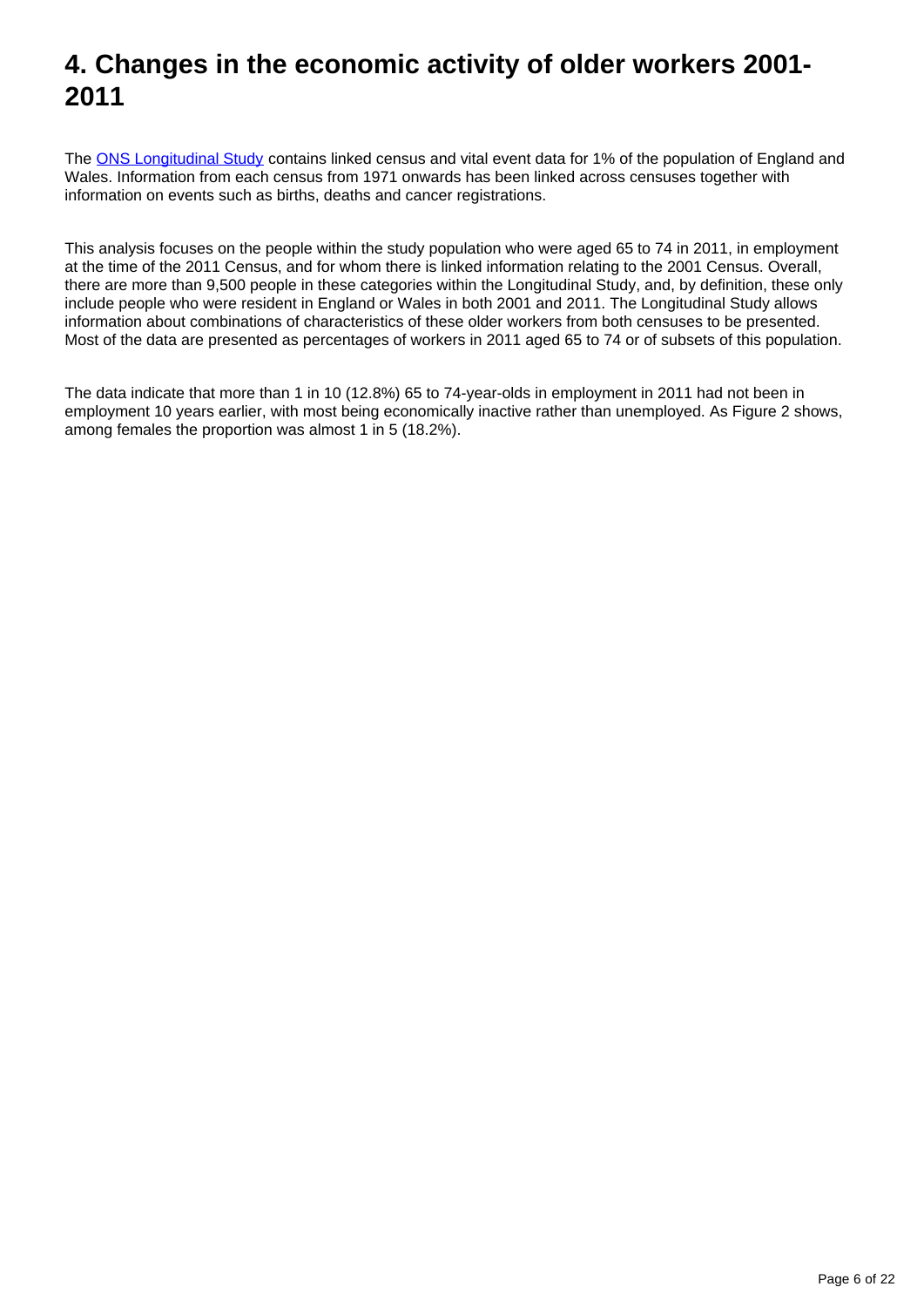

#### **England and Wales, percentages 2011**

### **Source: ONS England and Wales Longitudinal Study (2001 and 2011 Census data)**

#### **Notes:**

1. Sample population 9,554: all aged 65 to 74 in employment in 2011 for whom there is linked information for 2001

The reasons for older workers in 2011 not being in employment in 2001 varied by sex as Figure 3 illustrates. For both sexes, more than a third (36.1%) had been retired 10 years earlier (38.4% of females and 33.0% of males). However, among males the next largest percentage (27.0%) related to those who were sick or disabled in 2001, whereas, for females, 26.7% had been looking after home and/or family.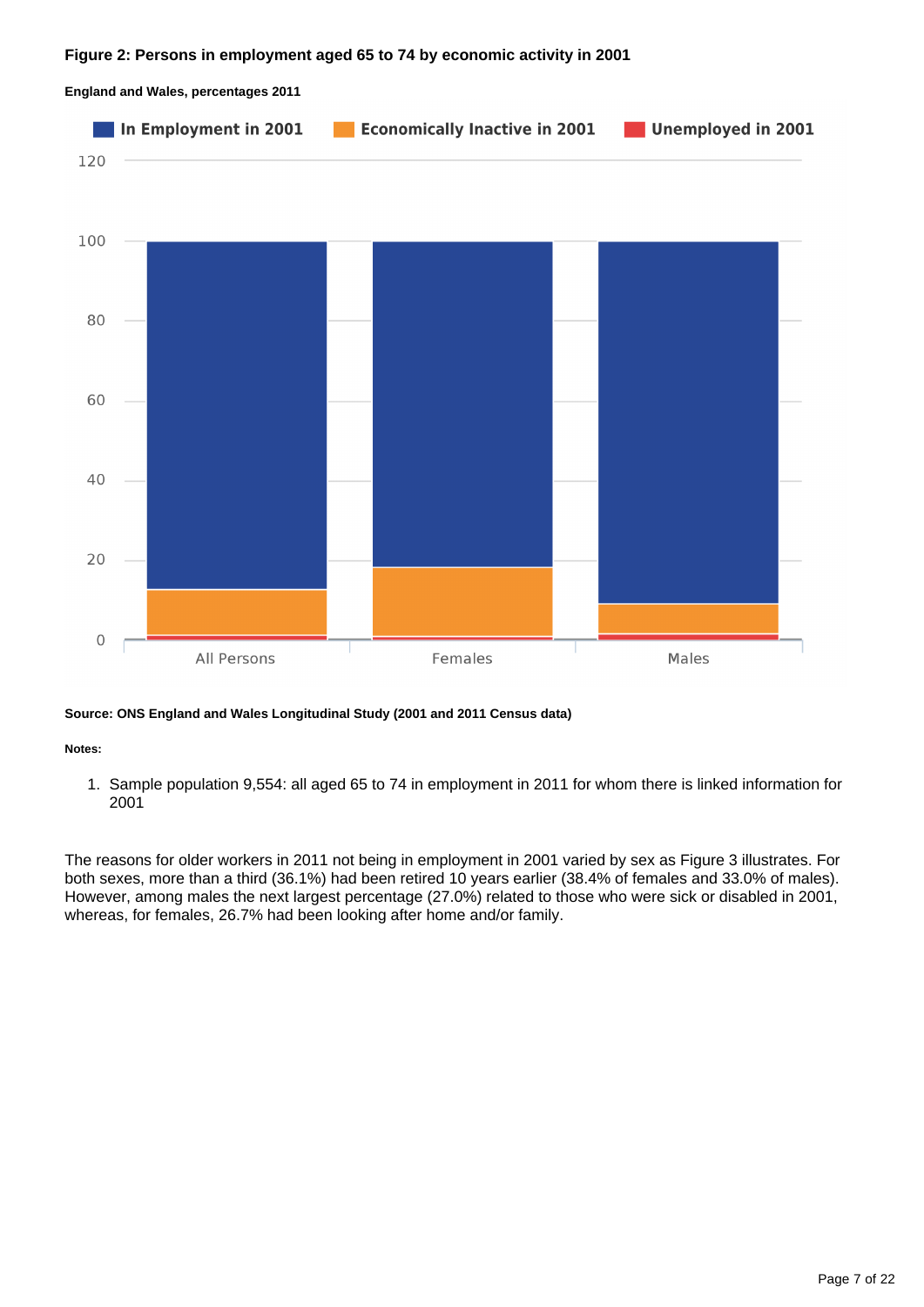### **Figure 3: Persons in employment aged 65 to 74 by reason for non-employment in 2001**

**England and Wales, percentages 2011**



#### **Source: ONS England and Wales Longitudinal Study (2001 and 2011 Census data)**

**Notes:**

1. Sample population 1,226: all aged 65 to 74 in employment in 2011 who were not in employment in 2001

The Longitudinal Study provides information about workers aged 65 to 74 in 2011 who had also been in employment in 2001 and who had changed their hours worked, employee status or type of workplace in the 10 years between the censuses.

About a third (33.2%) of these older workers had moved from full-time employment to part-time between 2001 and 2011. In addition, 15.7% of older workers had remained in full-time or part-time employment but had moved from the longer to shorter hours band  $1$  in either case. Therefore, in total, almost half (48.9%) of these older workers had moved to a shorter hours band during this 10 year period.

Almost 1 in 10 (9.8%) male workers aged 65 to 74 had moved from employee to self-employment status between 2001 and 2011, compared to 6.6% of female workers of the same age. Similarly, a higher percentage of male workers in this age group were working at or from home in 2011, having worked elsewhere in 2001 (14.4% compared to 10.4% of females).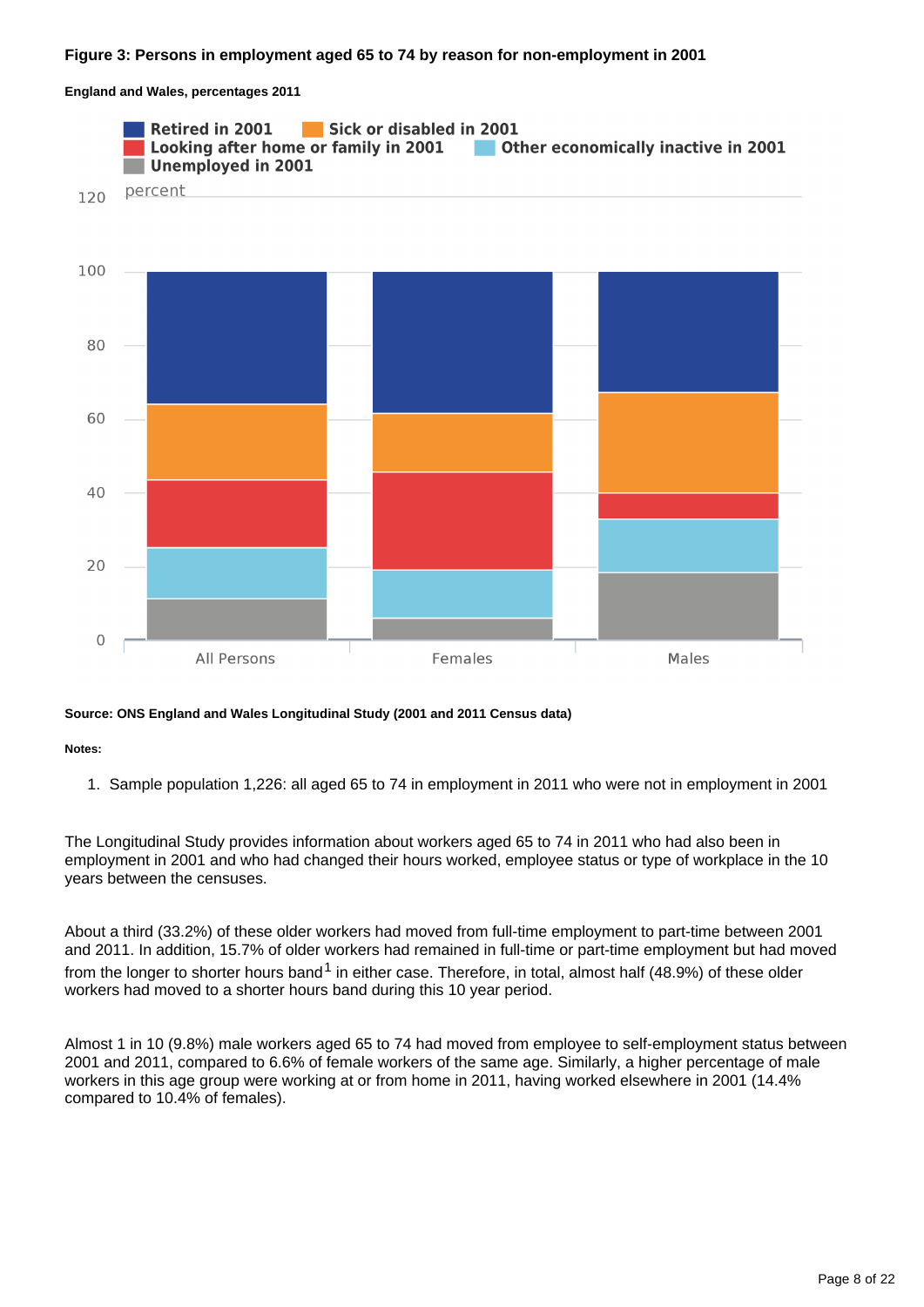#### **Figure 4: Persons in employment aged 65 to 74 by changes in employment status since 2001**



**England and Wales, percentages 2011**

**Source: ONS England and Wales Longitudinal Study (2001 and 2011 Census data)**

**Notes:**

1. Sample population 8,328: all aged 65 to 74 in employment in 2011 who were also in employment in 2001

# **Notes for changes in the economic activity of older workers 2001-2011**

1. For this analysis the number of hours worked are categorised in 4 bands, 2 within each of part and fulltime. See background notes for further detail.

# <span id="page-8-0"></span>**5. Changes in the characteristics of older workers 2001-2011 by region and nation**

In England and Wales, more than 1 in 10 (12.8%) 65 to 74-year-olds in employment in 2011 had not been in employment 10 years earlier but, as Figure 5 shows, this proportion varied by region. Wales, the North West and the North East had the highest percentages (18.7%, 17.0% and 16.8%, respectively) but all other regions had 13.1% or less, with the East of England (9.6%) having the lowest.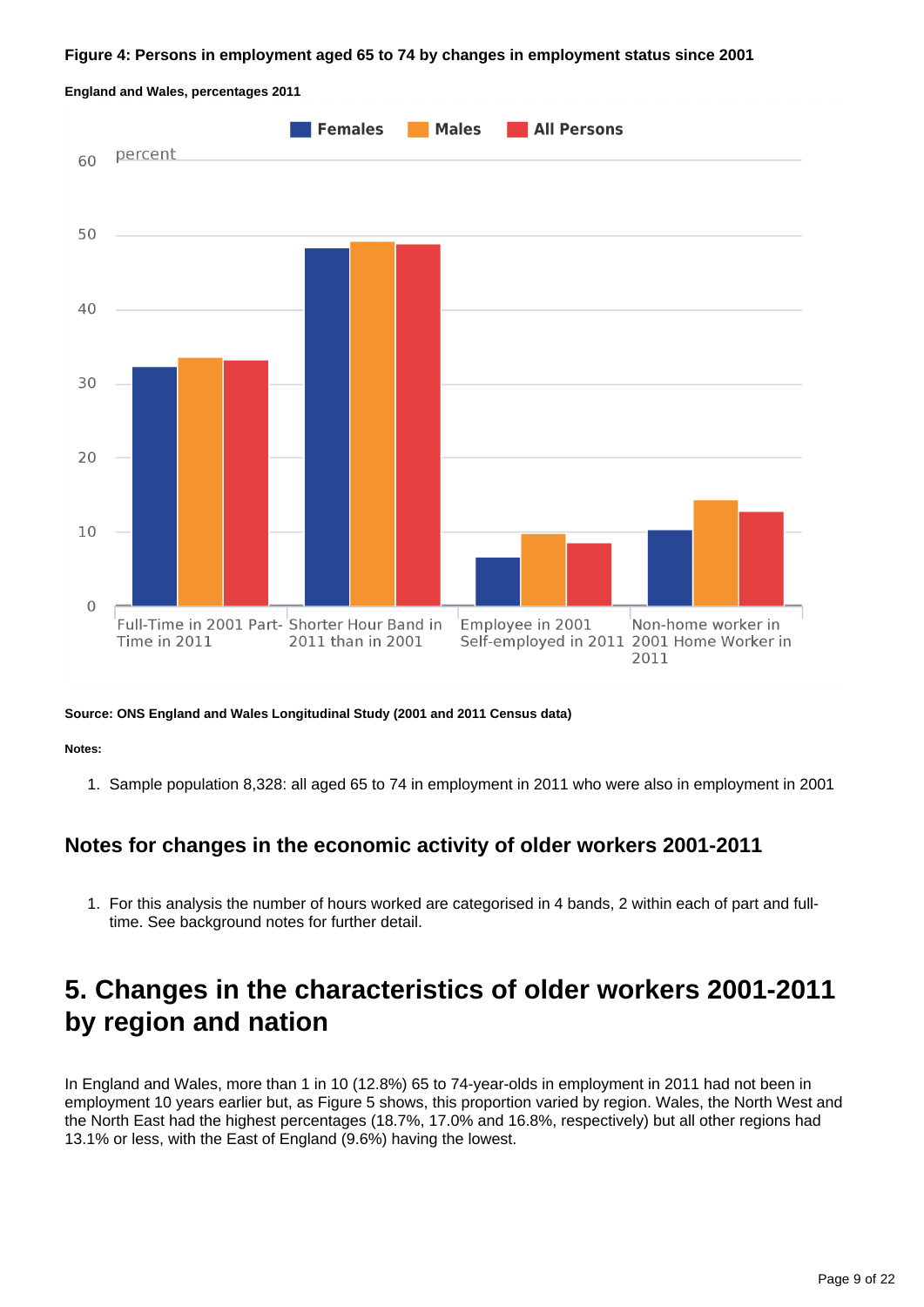#### **Figure 5: Persons aged 65 to 74 by area of residence and economic activity in 2001**



#### **English regions and Wales, percentages 2011**

#### **Source: ONS England and Wales Longitudinal Study (2001 and 2011 Census data)**

#### **Notes:**

1. Sample population 9,554: all aged 65 to 74 in employment in 2011 for whom there is linked information for 2001

Almost 1 in 20 (4.8%) 65 to 74-year-olds in employment in 2011 had moved between English regions, or from England to Wales or vice versa in the previous 10 years. As Figure 6 shows, the South West and East of England had the highest percentages of older workers in 2011 that had moved elsewhere in this period (7.5% and 7.3%, respectively). More than 1 in 10 (10.4%) older workers who were resident in London in 2001 had moved to another region by 2011, a higher percentage than any other English region or Wales.

Over a quarter (28.5%) of the total number of moves by older workers that are shown in Figure 6 involved 1 of 3 specific moves between 2001 and 2011:

- London (2001) to South East (2011), 10.4%
- London (2001) to East of England (2011), 10.0%
- South East (2001) to South West (2011), 8.0%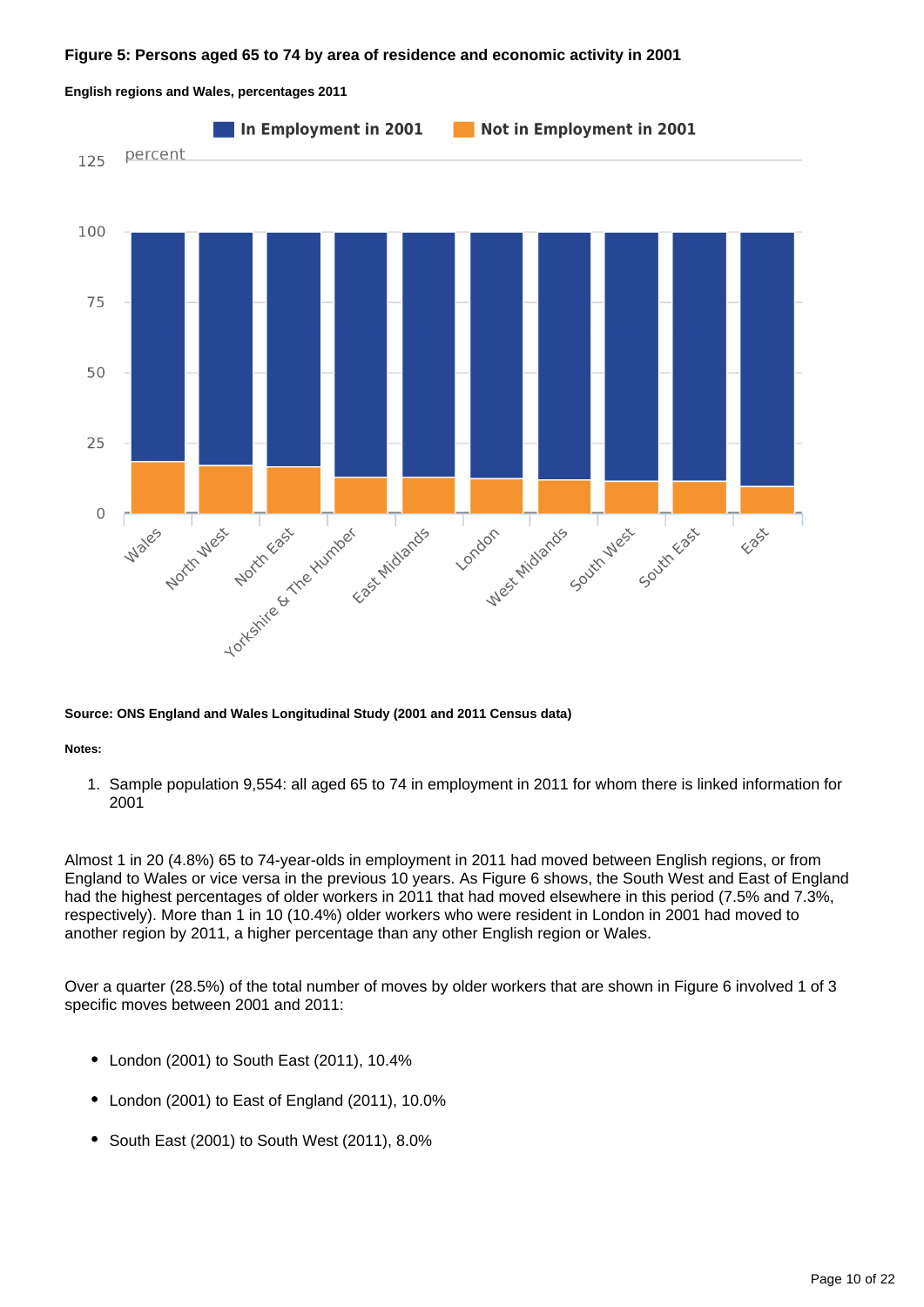This is consistent with information in an [earlier census analysis](http://www.ons.gov.uk/ons/rel/census/2011-census-analysis/internal-and-international-migration-of-older-residents--aged-65-and-over--in-england-and-wales-in-the-year-prior-to-the-2011-census/index.html)<sup>1</sup>, which highlighted that moves by persons aged 65 and over in the year to 2011 into the South East, South West and East of England were most likely to be from, respectively, London, the South East and London.

### **Figure 6: Persons aged 65 to 74 in employment by whether area of residence changed between 2001 and 2011**

#### **English regions and Wales, percentages 2011**



**Source: ONS England and Wales Longitudinal Study (2001 and 2011 Census data)**

#### **Notes:**

- 1. Sample population 9,554: all aged 65 to 74 in employment in 2011 for whom there is linked information for 2001
- 2. Data for the North East and the North West have been combined to avoid percentages based on a small number of observations. However the percentages shown include those older workers who moved between these 2 regions

There was little geographical variation in the percentages of older workers who had moved from full to part-time employment between 2001 and 2011, as Table 2 indicates. The percentages ranged from 30.3% in Wales to 34.6% in the East of England. The percentages of older workers who had moved from employee to selfemployment ranged from 6.9% in Yorkshire and The Humber to 9.7% in the East Midlands.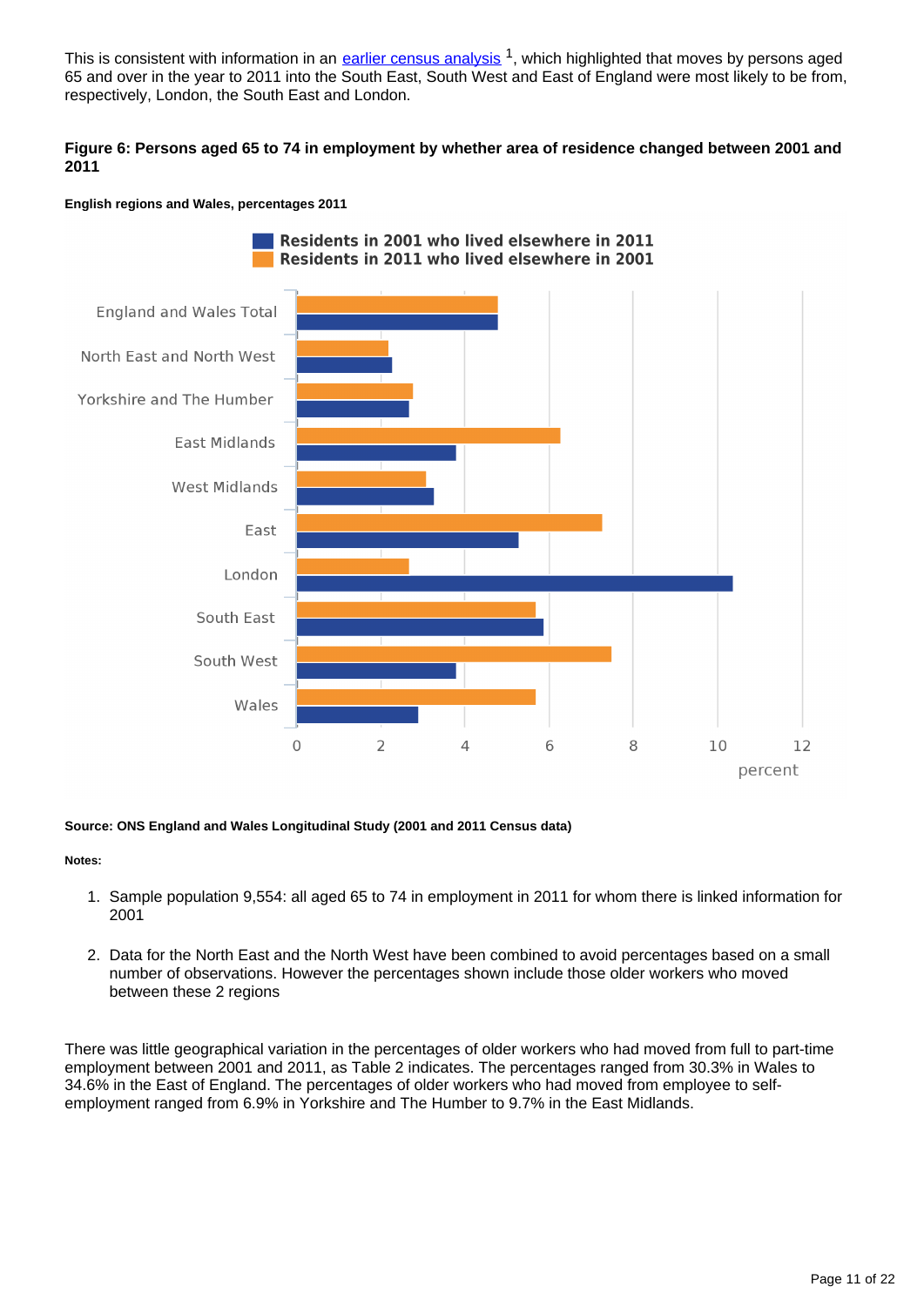### **Table 2: Persons aged 65 to 74 in employment in both 2011 and 2001 by selected changes in employment statuses and area of residence**

English regions and Wales, 2011

| Region of Residence in<br>2011 | Full-Time in 2001, Part-Time in<br>2011 | Employee in 2001, Self-Employed in<br>2011 |
|--------------------------------|-----------------------------------------|--------------------------------------------|
| North East                     | 33.7                                    | 7.4                                        |
| North West                     | 31.8                                    | 7.8                                        |
| Yorkshire and The Humber       | 32.2                                    | 6.9                                        |
| East Midlands                  | 33.8                                    | 9.7                                        |
| <b>West Midlands</b>           | 33.2                                    | 8.7                                        |
| East of England                | 34.6                                    | 9.1                                        |
| London                         | 31.5                                    | 9.2                                        |
| South East                     | 34.4                                    | 9.3                                        |
| South West                     | 33.7                                    | 7.4                                        |
| Wales                          | 30.3                                    | 9.5                                        |
| <b>England and Wales Total</b> | 33.2                                    | 8.6                                        |

Source: ONS England and Wales Longitudinal Study (2001 and 2011 Census data)

Notes:

1. Sample population 8,328: all aged 65 to 74 in employment in 2011 who were also in employment in 2001

## **Notes for changes in the characteristics of older workers 2001-2011 by region and nation**

1. Internal and International Migration of Older Residents (aged 65 and over) in England and Wales in the Year Prior to the 2011 Census, Table 2 includes specific region to region moves.

# <span id="page-11-0"></span>**6. Changes in the characteristics of older workers 2001-2011 by industry**

The percentages of 65 to 74-year-olds in employment in 2011 who had not been in employment 10 years earlier varied by industry, as Figure 7 shows. The industries with the highest percentages of such workers in 2011 were accommodation and food service activities (17.8%) and public administration and defence (16.6%).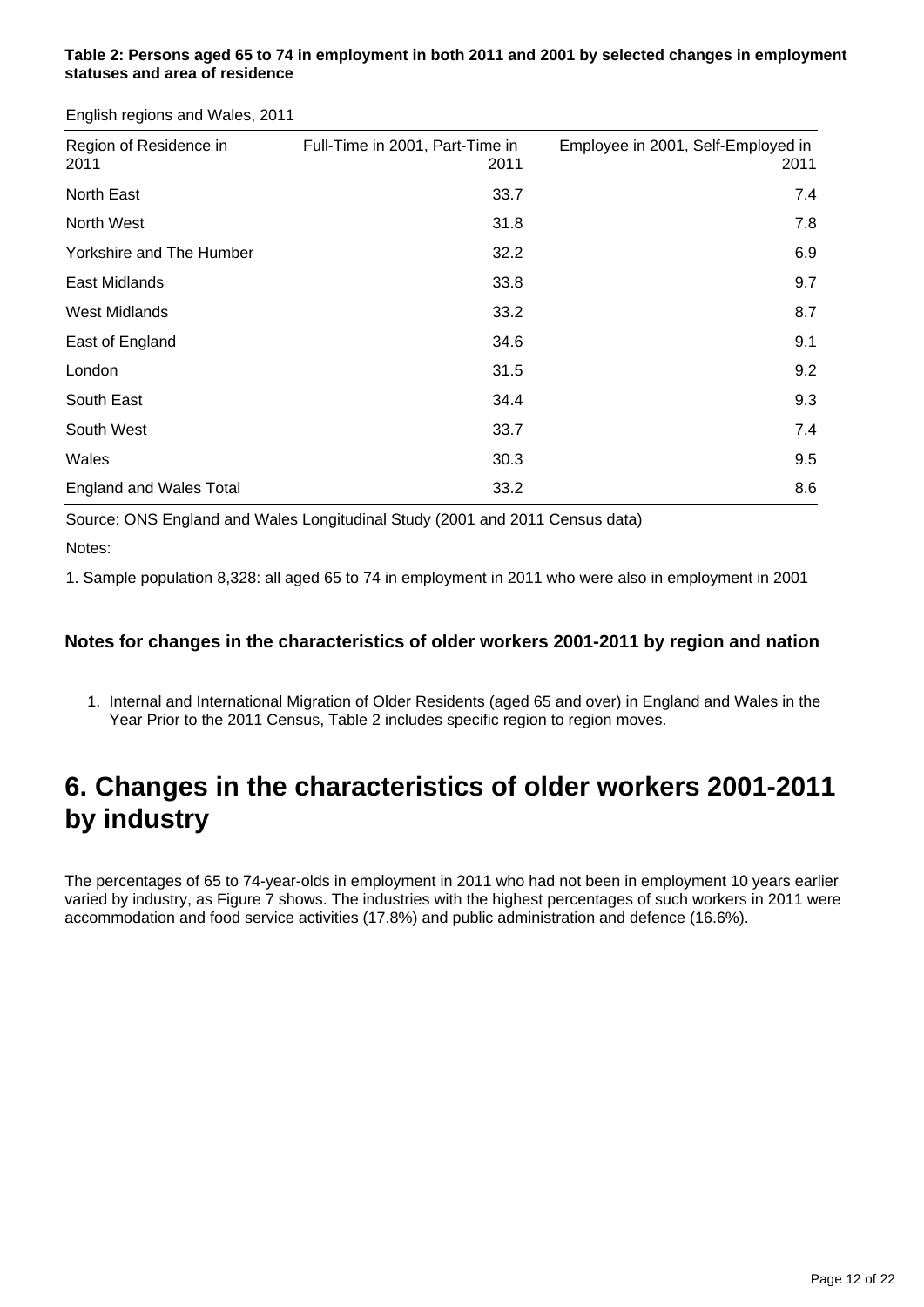#### **Figure 7: Persons aged 65 to 74 in employment by industry and economic activity in 2001**

![](_page_12_Figure_1.jpeg)

**England and Wales, percentages 2011**

#### **Source: ONS England and Wales Longitudinal Study (2001 and 2011 Census data)**

**Notes:**

- 1. Sample population 9,554: all aged 65 to 74 in employment in 2011 for whom there is linked information for 2001
- 2. Further information about the industrial classification used is in section 11 of the background notes

The industries in Figure 7 include some combinations of smaller industry sections  $1$  that correspond to how industries were classified in the Longitudinal Study for the 2001 Census. This allows for estimates of the percentages of older workers who have changed industry from 2001 to 2011.

Overall, just under half (47.6%) of 65 to 74-year-olds in employment in 2011 who were also employed in 2001 had moved between types of industry in the 10 years to 2011. Figure 8 shows that this was most evident in Public Administration and Defence where 62.3% had worked in a different industry 10 years earlier. In contrast, only 36.6% of 65 to 74-year-olds in employment in Human Health and Social Work Activities in 2011 had been in a different industry in 2001.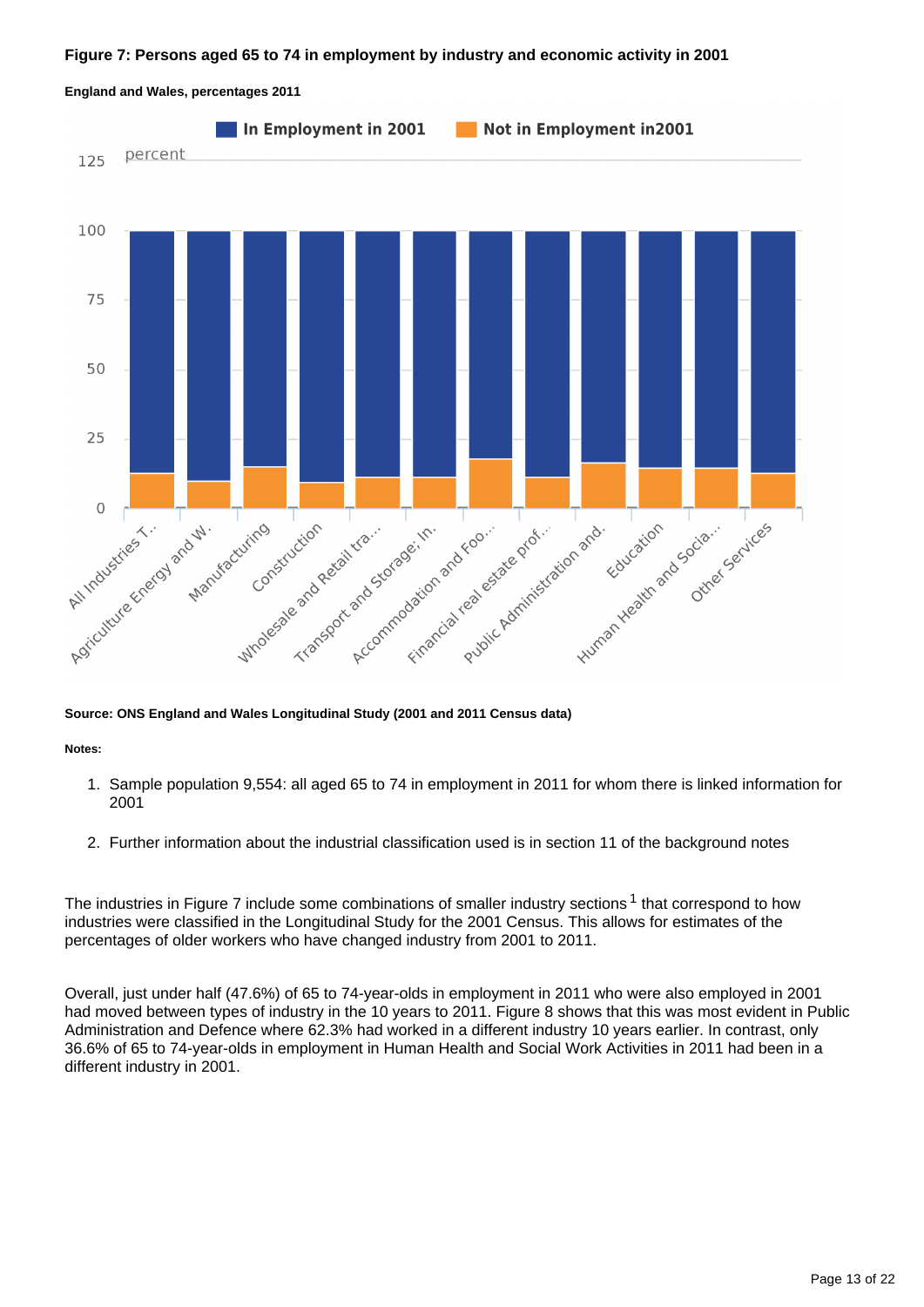### **Figure 8: Persons aged 65 to 74 in employment in 2011 by industry of employment in 2011 and whether this was different in 2001**

# **England and Wales, percentages 2011**

80

![](_page_13_Figure_3.jpeg)

#### **Source: ONS England and Wales Longitudinal Study (2001 and 2011 Census data)**

**Notes:**

- 1. Sample population 8,328: all aged 65 to 74 in employment in 2011 who were also in employment in 2001
- 2. Further information about the industrial classification used is in section 11 of the background notes

Figure 9 displays the same information but classified by the industry of employment in 2001. This shows that older workers who had been employed in Manufacturing in 2001 were most likely to have changed industry 10 years later, while those working in Education were least likely to have changed.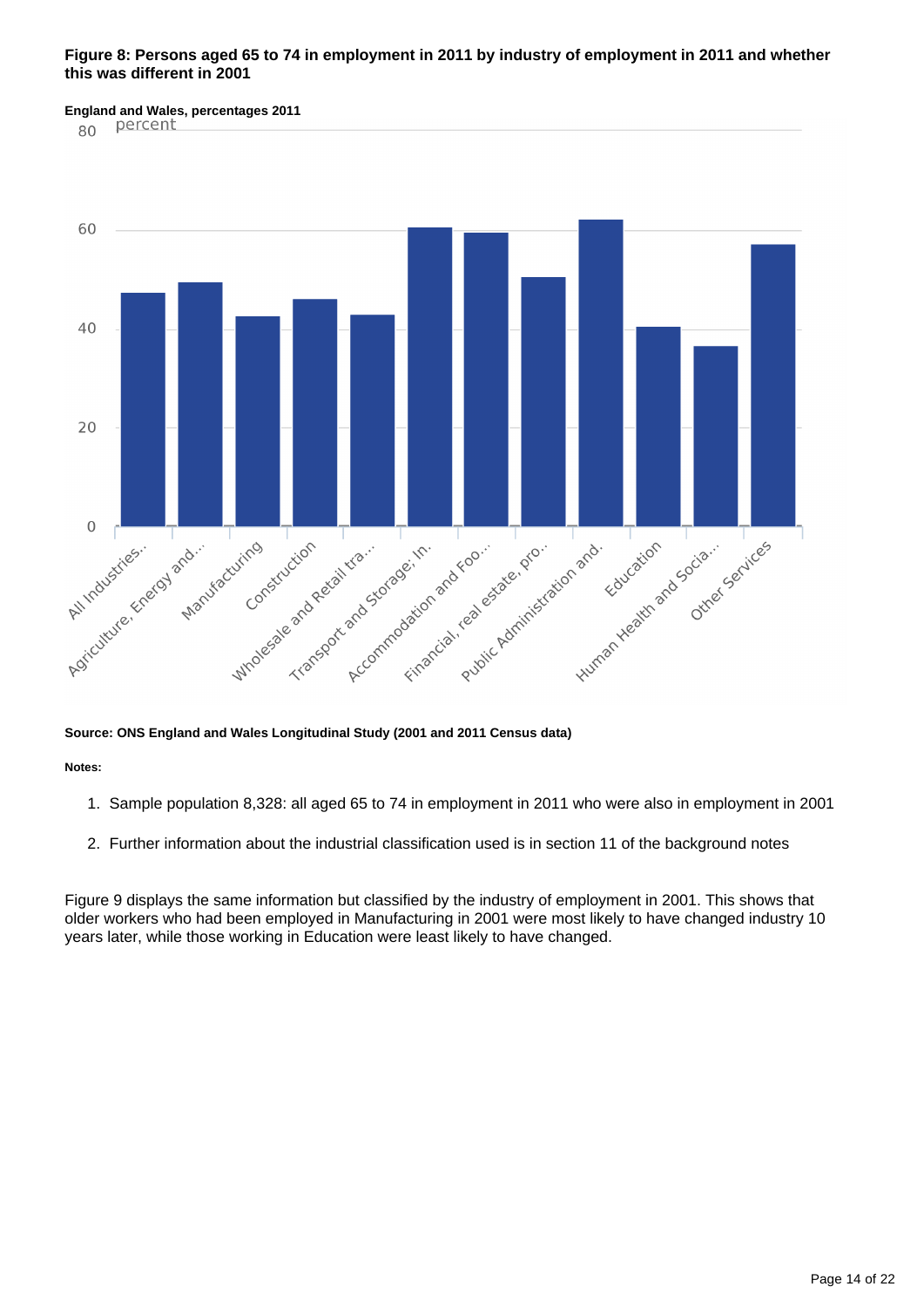### **Figure 9: Persons aged 65 to 74 in employment in 2011 by industry of employment in 2001 and whether this was different in 2011**

**England and Wales, percentages 2011** 

80

![](_page_14_Figure_3.jpeg)

#### **Source: ONS England and Wales Longitudinal Study (2001 and 2011 Census data)**

**Notes:**

- 1. Sample population 8,328: all aged 65 to 74 in employment in 2011 who were also in employment in 2001
- 2. Further information about the industrial classification used is in section 11 of the background notes

There was a greater variation by industry in the percentages of older workers who had moved from full-time to part-time employment between 2001 and 2011 than there was by region. The percentages ranged from 19.2% in Agriculture, Energy and Water to 39.0% in public administration and defence.

The percentages of older workers who had moved from employee to self-employment ranged from 5.2% for those employed in Human Health and Social Work Activities in 2011 to 12.8% for those in Financial, real estate, professional and administrative activities.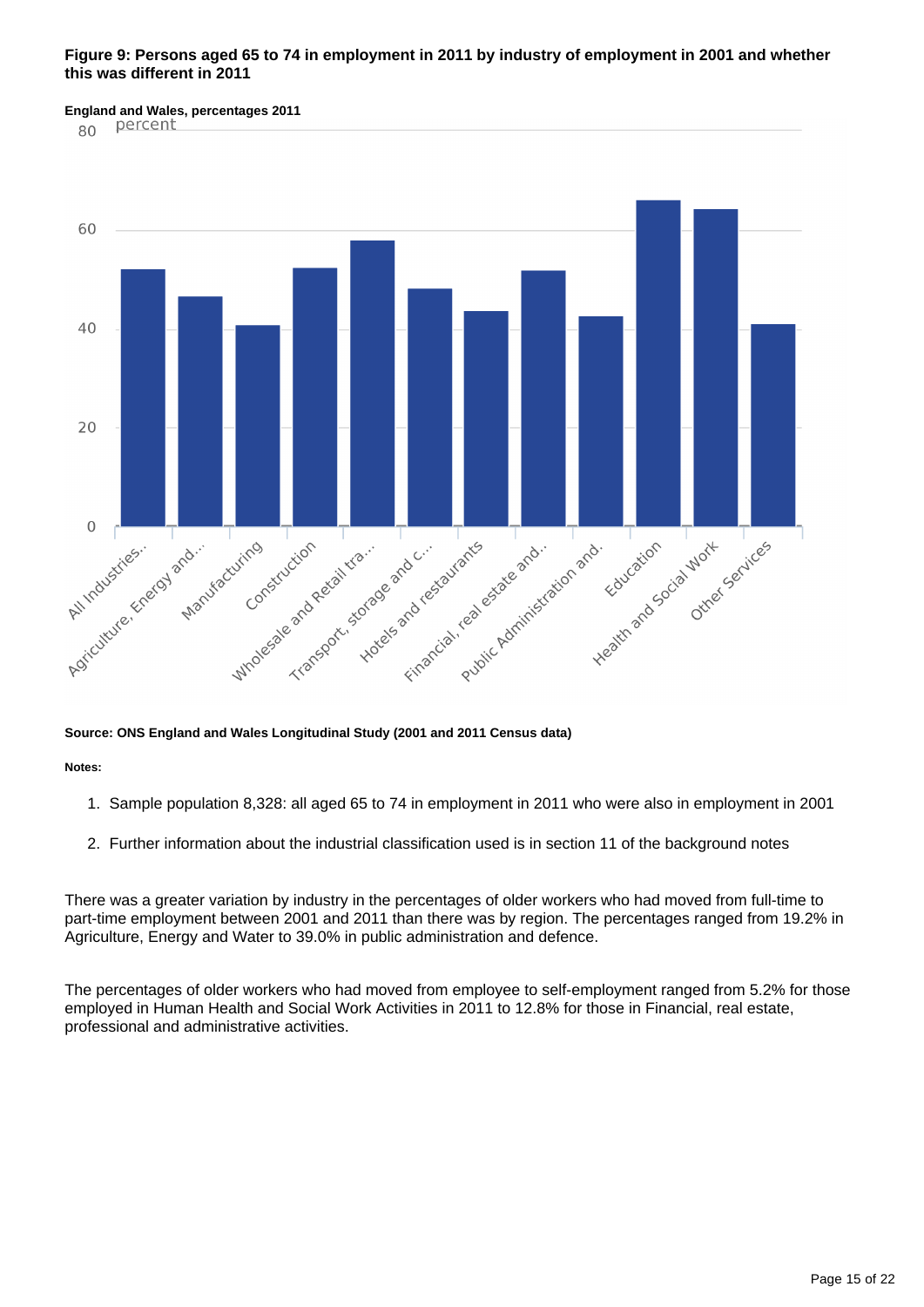## **Table 3: Persons aged 65 to 74 in employment in both 2011 and 2001 by selected changes in employment statuses and industry**

England and Wales, 2011

| Industry of Employment in 2011                                          | Full-Time in 2001, Part-<br>Time in 2011 | Employee in 2001, Self-<br>Employed in 2011 |
|-------------------------------------------------------------------------|------------------------------------------|---------------------------------------------|
| Agriculture, Energy and Water                                           | 19.2                                     | 7.5                                         |
| Manufacturing                                                           | 29.4                                     | 7.0                                         |
| Construction                                                            | 28.9                                     | 11.1                                        |
| Wholesale and Retail trade                                              | 34.0                                     | 6.0                                         |
| Transport and Storage; Information and<br>Communication                 | 29.8                                     | 8.5                                         |
| <b>Accommodation and Food Service Activities</b>                        | 31.2                                     | 9.8                                         |
| Financial, real estate, professional and<br>administrative activities   | 34.6                                     | 12.8                                        |
| <b>Public Administration and Defence; Compulsory</b><br>Social Security | 39.0                                     | 6.4                                         |
| Education                                                               | 37.2                                     | 10.0                                        |
| Human Health and Social Work Activities                                 | 38.2                                     | 5.2                                         |
| <b>Other Services</b>                                                   | 33.5                                     | 9.5                                         |
| <b>All Industries Total</b>                                             | 33.2                                     | 8.6                                         |

Source: ONS England and Wales Longitudinal Study (2001 and 2011 Census data)

Notes:

1. Sample population 8,328: all aged 65 to 74 in employment in 2011 who were also in employment in 2001

2. Further information about the industrial classification used is in section 11 of the background notes

# **Notes for changes in the characteristics of older workers 2001-2011 by industry**

1. This analysis uses the 2 classifications of industry that were in existence at the times of the 2001 and 2011 Census. By grouping these classifications into sections and combinations of sections, an overall comparison of the industries of employment of an older worker in the 2 censuses can be made. The Background Notes have further detail.

# <span id="page-15-0"></span>**7. Local differences in employment of older workers**

Regular labour market releases do not provide detailed local authority level data on the employment of people aged 65 and over, the 2011 Census, therefore, is the most recent source of such information. A more detailed table showing data for all local authorities in England and Wales can be downloaded from the data section of this publication and includes information from Tables 4, 5, 6 and 7.

Table 4 highlights areas where those aged 65 and over were most (and least) likely to be in employment. The 5 local authorities with the highest percentage of their population of this age in employment in 2011 had more than double the percentage in England and Wales as a whole and 7 of the top 10 were London boroughs. The top ten also included Hertsmere in Hertfordshire and Uttlesford in Essex, both in counties that border London, and Isles of Scilly, which was ranked first.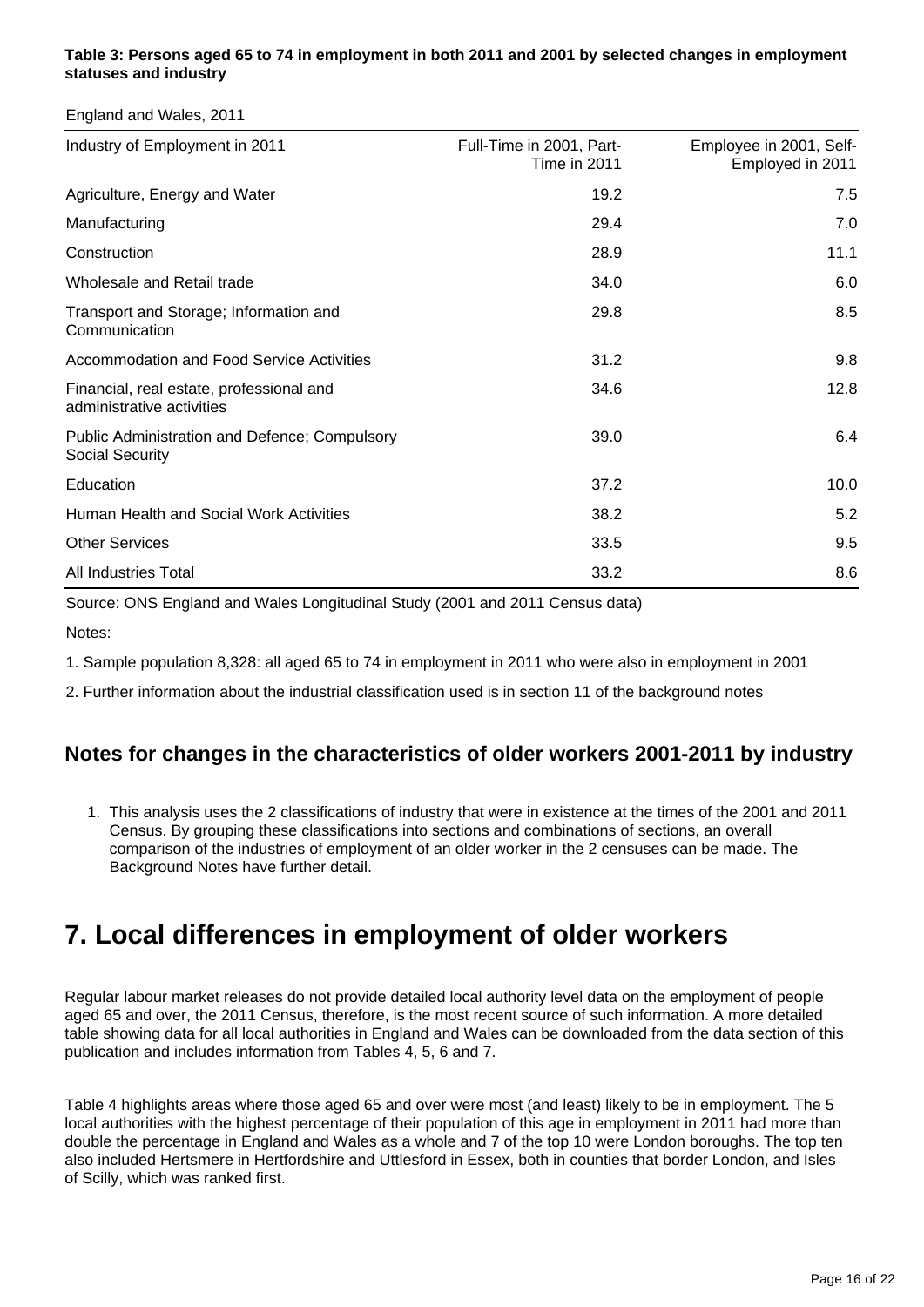Half of the 10 local authorities with the lowest percentage of their population aged 65 and over in employment in 2011 were in the North East, 4 in Wales and 1 in the North West.

### **Table 4: Employment aged 65 and over as a percentage of population aged 65 and over**

|  | Local authorities in England and Wales 2011 |
|--|---------------------------------------------|
|--|---------------------------------------------|

| <b>Rank Local Authority</b> |                                    | 65 and Over: In<br>Employment | 65 and Over: Total Percentage<br>Population |      |
|-----------------------------|------------------------------------|-------------------------------|---------------------------------------------|------|
|                             | Top 10 ranked local authorities    |                               |                                             |      |
| 1                           | Isles of Scilly                    | 136                           | 506                                         | 26.9 |
| $\overline{2}$              | Kensington and Chelsea             | 4,388                         | 19,115                                      | 23.0 |
| 3                           | City of London                     | 230                           | 1,035                                       | 22.2 |
| 4                           | Westminster                        | 5,279                         | 24,514                                      | 21.5 |
| 5                           | Camden                             | 5,045                         | 23,977                                      | 21.0 |
| 6                           | <b>Barnet</b>                      | 8,168                         | 47,432                                      | 17.2 |
| 7                           | Hertsmere                          | 2,685                         | 16,328                                      | 16.4 |
| 8                           | Hammersmith and<br>Fulham          | 2,695                         | 16,413                                      | 16.4 |
| 9                           | Uttlesford                         | 2,194                         | 13,575                                      | 16.2 |
| 10                          | Richmond upon Thames               | 4,054                         | 25,296                                      | 16.0 |
|                             | Bottom 10 ranked local authorities |                               |                                             |      |
| 1                           | South Tyneside                     | 1,402                         | 26,853                                      | 5.2  |
| $\overline{c}$              | Sunderland                         | 2,444                         | 46,793                                      | 5.2  |
| 3                           | Hartlepool                         | 819                           | 15,598                                      | 5.3  |
| 4                           | <b>Blaenau Gwent</b>               | 682                           | 12,477                                      | 5.5  |
| 5                           | Knowsley                           | 1,289                         | 23,014                                      | 5.6  |
| 6                           | Gateshead                          | 1,993                         | 35,245                                      | 5.7  |
| 7                           | <b>Neath Port Talbot</b>           | 1,479                         | 26,051                                      | 5.7  |
| 8                           | Rhondda, Cynon, Taff               | 2,292                         | 40,073                                      | 5.7  |
| 9                           | Merthyr Tydfil                     | 561                           | 9,796                                       | 5.7  |
| 10                          | Middlesbrough                      | 1,189                         | 20,691                                      | 5.7  |
|                             | <b>England and Wales Total</b>     | 933,877                       | 9,223,073                                   | 10.1 |

Source: Office for National Statistics, Census 2011

Notes:

1. Downloaded from NOMIS Table DC6107EW

While Table 4 highlights the likelihood of older people being in work in an area, Table 5 illustrates the areas where older workers contributed most (and least) to the overall numbers in employment. The rankings reflect a combination of differences in the age profile of an area in 2011 and of levels of economic activity.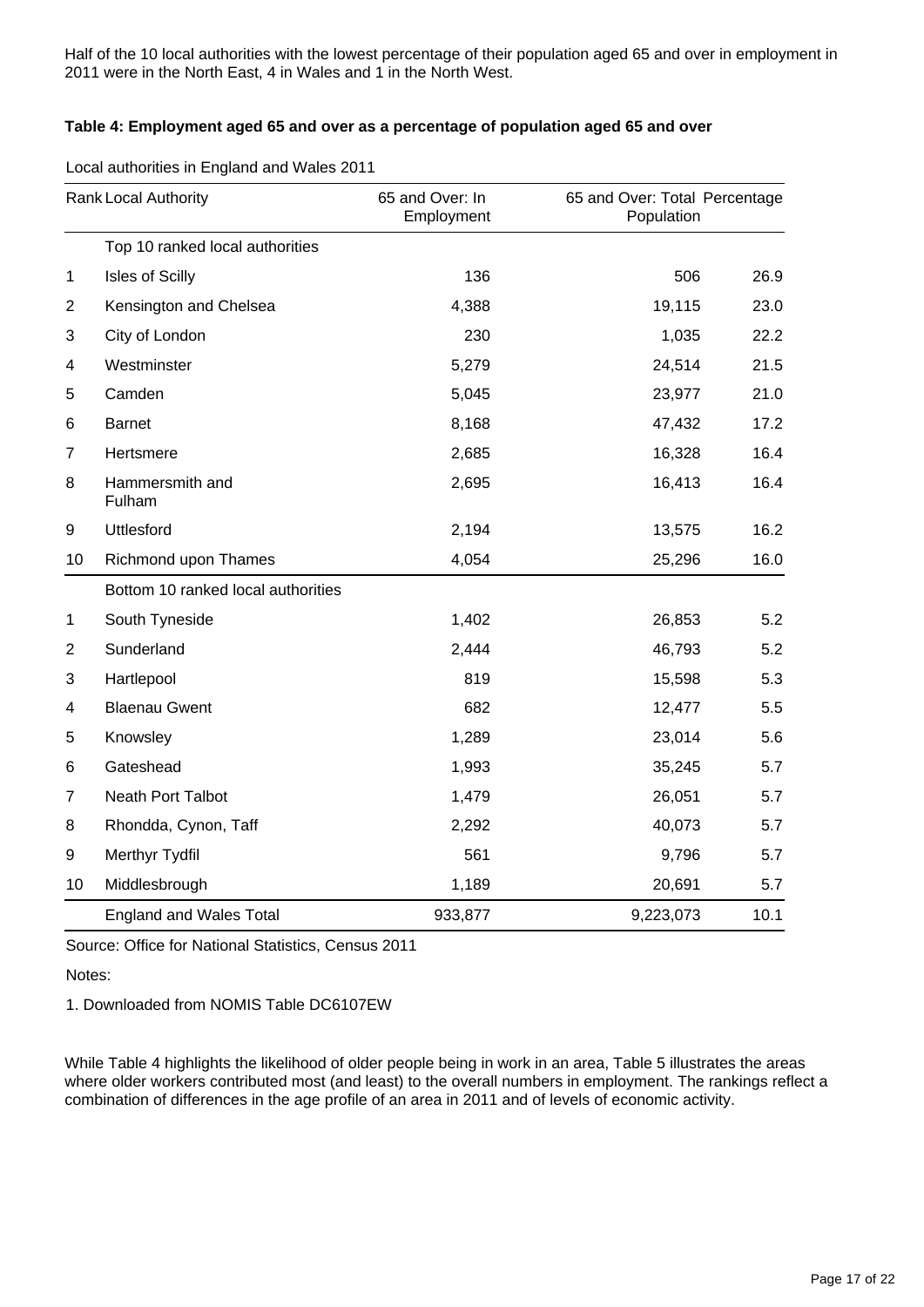The Isles of Scilly had over one-tenth of its workforce aged 65 and over in 2011, by far the largest percentage of any local authority, although West Somerset and Powys also had percentages more than double that of England and Wales as a whole. In general, the areas with the highest percentages of their workers aged 65 and over in 2011 were rural and were not concentrated in a single region; the top 10 included local authorities from Wales and 5 English regions (South West, South East, West Midlands, East of England and Yorkshire and The Humber).

The areas with the smallest percentages of their workers aged 65 and over were urban, with the bottom 4 all having percentages less than half that of England and Wales in total and 5 of the bottom 6 being London boroughs.

### **Table 5: Employment aged 65 and over as a percentage of total employment**

Local authorities in England and Wales 2011

| Rank Local Authority |                                    | 65 and Over: In<br>Employment | 16 and Over: In Percentage<br>Employment |      |
|----------------------|------------------------------------|-------------------------------|------------------------------------------|------|
|                      | Top 10 ranked local authorities    |                               |                                          |      |
| 1                    | Isles of Scilly                    | 136                           | 1,344                                    | 10.1 |
| $\overline{2}$       | <b>West Somerset</b>               | 1,173                         | 15,557                                   | 7.5  |
| 3                    | Powys                              | 4,638                         | 64,632                                   | 7.2  |
| 4                    | Rother                             | 2,602                         | 38,065                                   | 6.8  |
| 5                    | Cotswold                           | 2,864                         | 42,048                                   | 6.8  |
| 6                    | Ryedale                            | 1,735                         | 25,818                                   | 6.7  |
| 7                    | <b>Malvern Hills</b>               | 2,326                         | 34,767                                   | 6.7  |
| 8                    | North Norfolk                      | 2,911                         | 43,651                                   | 6.7  |
| 9                    | Ceredigion                         | 2,142                         | 32,853                                   | 6.5  |
| 10                   | Chichester                         | 3,505                         | 53,905                                   | 6.5  |
|                      | Bottom 10 ranked local authorities |                               |                                          |      |
| $\mathbf 1$          | <b>Tower Hamlets</b>               | 1,470                         | 121,244                                  | 1.2  |
| $\overline{2}$       | Newham                             | 1,694                         | 132,787                                  | 1.3  |
| 3                    | Hackney                            | 2,071                         | 119,051                                  | 1.7  |
| 4                    | Manchester                         | 3,747                         | 214,459                                  | 1.7  |
| 5                    | Lambeth                            | 3,092                         | 167,205                                  | 1.8  |
| 6                    | Southwark                          | 2,747                         | 147,995                                  | 1.9  |
| 7                    | Kingston upon Hull, City<br>οf     | 2,145                         | 111,269                                  | 1.9  |
| 8                    | Leicester                          | 2,720                         | 137,987                                  | 2.0  |
| 9                    | Barking and Dagenham               | 1,492                         | 75,493                                   | 2.0  |
| 10                   | Sunderland                         | 2,444                         | 121,920                                  | 2.0  |
|                      | <b>England and Wales Total</b>     | 933,877                       | 26,681,568                               | 3.5  |

Source: Office for National Statistics, Census 2011

Notes:

1. Downloaded from NOMIS Table DC6107EW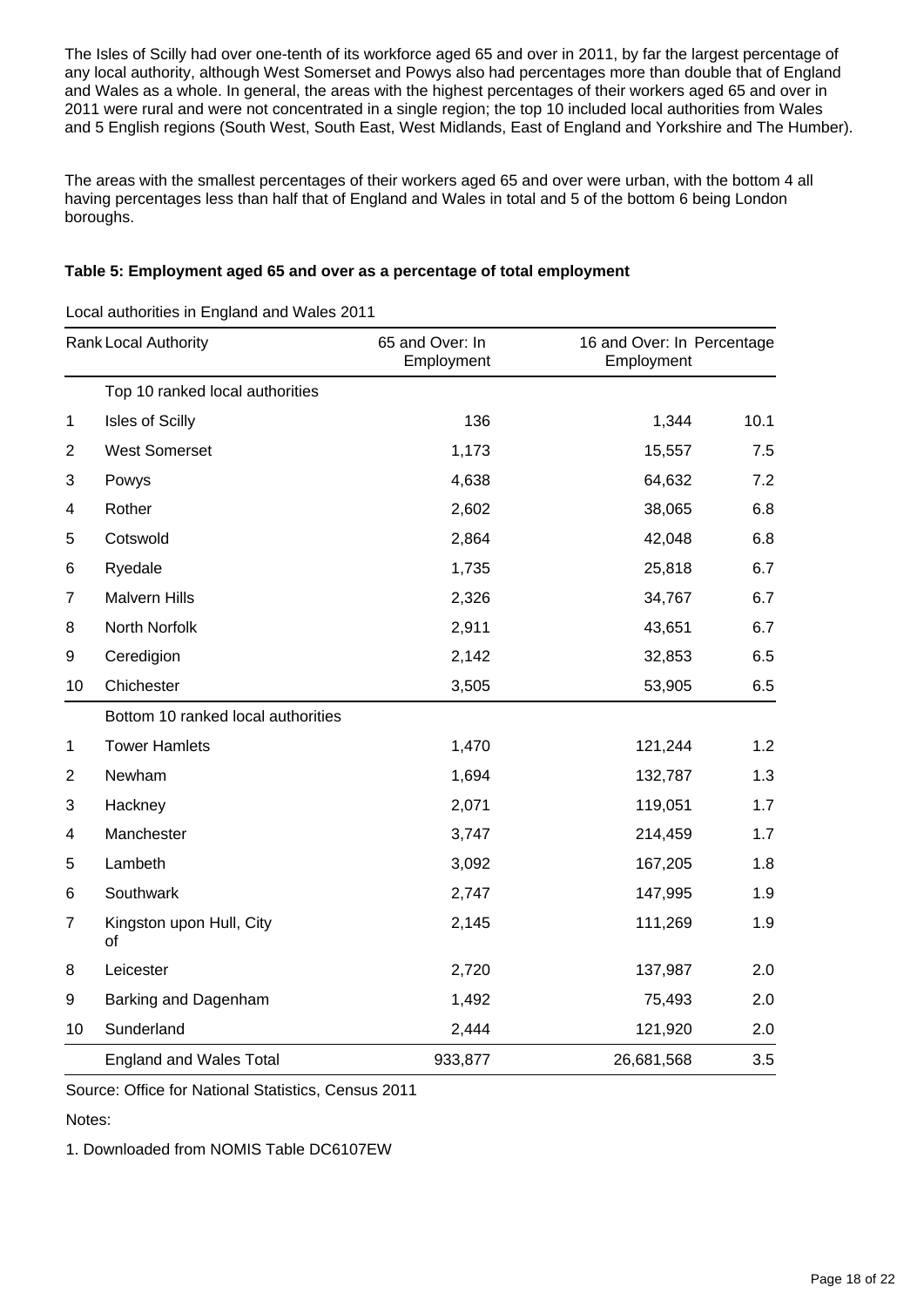Among workers aged 65 and over, the percentages of self-employed varied a great deal by local authority in 2011, with a difference of more than 40 percentage points between the highest and lowest, as Table 6 illustrates. The equivalent range for part-time employment was smaller, but was still almost 30 percentage points, as Table 7 shows.

The 10 areas where self-employment made up the highest percentages of 65 and over employment were rural local authorities with 6 in the South West, 4 of which were in Devon, and 3 in Wales, including the 2 with the highest percentages, Powys and Ceredigion. The areas where the percentages of self-employment among older workers was lowest were those where manufacturing is particularly widespread such as Corby and those where a small number of large employers are particularly important such as, for example, the Ministry of Defence in Rushmoor (Aldershot).

## **Table 6: Self-Employment as a percentage of total employment aged 65 and over**

| <b>Rank Local Authority</b> |                                    | 65 and Over: Self-<br>employed | 65 and Over: In Percentage<br>Employment |      |
|-----------------------------|------------------------------------|--------------------------------|------------------------------------------|------|
|                             | Top 10 ranked local authorities    |                                |                                          |      |
| $\mathbf 1$                 | Powys                              | 2,755                          | 4,638                                    | 59.4 |
| $\overline{2}$              | Ceredigion                         | 1,266                          | 2,142                                    | 59.1 |
| 3                           | Eden                               | 995                            | 1,744                                    | 57.1 |
| 4                           | Isles of Scilly                    | 75                             | 136                                      | 55.1 |
| 5                           | Torridge                           | 993                            | 1,841                                    | 53.9 |
| 6                           | West Devon                         | 885                            | 1,650                                    | 53.6 |
| 7                           | <b>West Somerset</b>               | 627                            | 1,173                                    | 53.5 |
| 8                           | Mid Devon                          | 1,152                          | 2,162                                    | 53.3 |
| 9                           | Pembrokeshire                      | 1,607                          | 3,079                                    | 52.2 |
| 10                          | South Hams                         | 1,331                          | 2,581                                    | 51.6 |
|                             | Bottom 10 ranked local authorities |                                |                                          |      |
| 1                           | Barking and Dagenham               | 261                            | 1,492                                    | 17.5 |
| $\overline{2}$              | Corby                              | 133                            | 749                                      | 17.8 |
| 3                           | Kingston upon Hull, City<br>οf     | 399                            | 2,145                                    | 18.6 |
| 4                           | Knowsley                           | 246                            | 1,289                                    | 19.1 |
| 5                           | Sandwell                           | 573                            | 2,940                                    | 19.5 |
| 6                           | Halton                             | 285                            | 1,449                                    | 19.7 |
| 7                           | Rushmoor                           | 272                            | 1,374                                    | 19.8 |
| 8                           | Harlow                             | 243                            | 1,206                                    | 20.1 |
| 9                           | Stevenage                          | 248                            | 1,230                                    | 20.2 |
| 10                          | Crawley                            | 269                            | 1,305                                    | 20.6 |
|                             | <b>England and Wales Total</b>     | 319,662                        | 933,877                                  | 34.2 |

Local authorities in England and Wales 2011

Source: Office for National Statistics, Census 2011

Notes:

1. Downloaded from NOMIS Table DC6107EW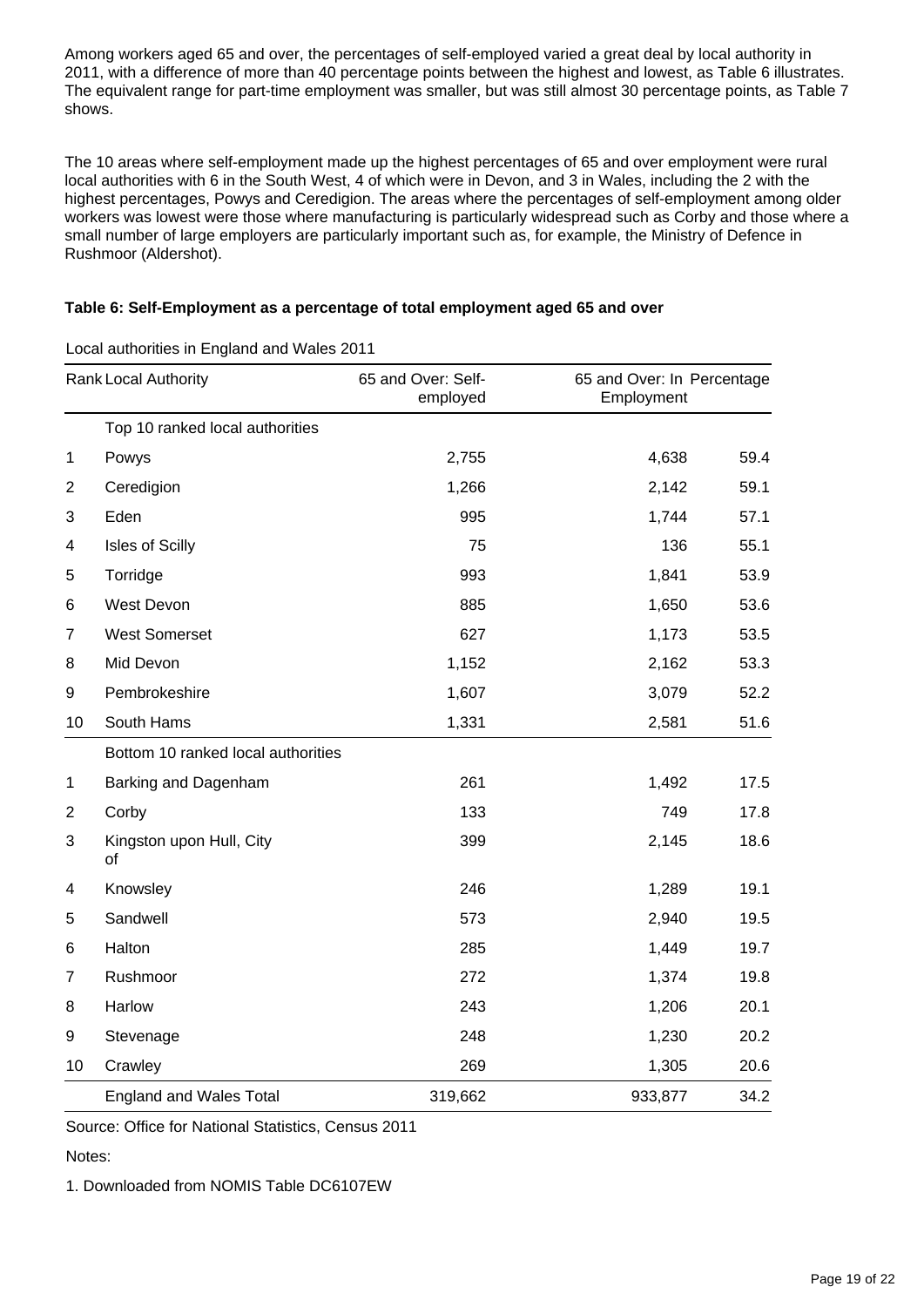Exeter was the only local authority in England and Wales where more than two-thirds of older workers were parttime in 2011. In general, the areas where part-time workers made up the highest percentages of those aged 65 and over in employment in 2011 were local authorities that were neither entirely rural or within the main urban areas of England and Wales. In contrast, 8 of the 10 local authorities with the highest percentages of full-time working among those in employment aged 65 and over were London boroughs in 2011, (the authorities with the lowest percentages of part-time employment in Table 7).

### **Table 7: Part-Time Employment as a percentage of total employment aged 65 and over**

| Rank Local Authority |                                    | 65 and Over: In Part-Time<br>Employment | 65 and Over: In Percentage<br>Employment |      |  |
|----------------------|------------------------------------|-----------------------------------------|------------------------------------------|------|--|
|                      | Top 10 ranked local authorities    |                                         |                                          |      |  |
| $\mathbf{1}$         | Exeter                             | 1,275                                   | 1,835                                    | 69.5 |  |
| $\overline{2}$       | Oadby and Wigston                  | 603                                     | 930                                      | 64.8 |  |
| 3                    | Lewes                              | 1,673                                   | 2,582                                    | 64.8 |  |
| 4                    | Christchurch                       | 788                                     | 1,221                                    | 64.5 |  |
| 5                    | Worcester                          | 929                                     | 1,445                                    | 64.3 |  |
| 6                    | Eastleigh                          | 1,364                                   | 2,122                                    | 64.3 |  |
| $\overline{7}$       | Havant                             | 1,461                                   | 2,280                                    | 64.1 |  |
| 8                    | South Ribble                       | 1,160                                   | 1,821                                    | 63.7 |  |
| 9                    | Babergh                            | 1,470                                   | 2,314                                    | 63.5 |  |
| 10                   | <b>East Dorset</b>                 | 1,534                                   | 2,415                                    | 63.5 |  |
|                      | Bottom 10 ranked local authorities |                                         |                                          |      |  |
| 1                    | <b>Tower Hamlets</b>               | 584                                     | 1,470                                    | 39.7 |  |
| $\overline{2}$       | Newham                             | 694                                     | 1,694                                    | 41.0 |  |
| 3                    | Southwark                          | 1,162                                   | 2,747                                    | 42.3 |  |
| 4                    | Westminster                        | 2,256                                   | 5,279                                    | 42.7 |  |
| 5                    | Ceredigion                         | 929                                     | 2,142                                    | 43.4 |  |
| 6                    | Lambeth                            | 1,345                                   | 3,092                                    | 43.5 |  |
| $\overline{7}$       | City of London                     | 103                                     | 230                                      | 44.8 |  |
| 8                    | Kensington and Chelsea             | 1,967                                   | 4,388                                    | 44.8 |  |
| 9                    | Hammersmith and<br>Fulham          | 1,215                                   | 2,695                                    | 45.1 |  |
| 10                   | Carmarthenshire                    | 1,704                                   | 3,775                                    | 45.1 |  |
|                      | <b>England and Wales Total</b>     | 535,517                                 | 933,877                                  | 57.3 |  |

Local authorities in England and Wales 2011

Source: Office for National Statistics, Census 2011

Notes:

1. Downloaded from NOMIS Table DC6107EW

# <span id="page-19-0"></span>**8. Background notes**

1. Relevant table numbers are provided in all download files within this publication. All data tables are available via the [Nomis](http://www.nomisweb.co.uk/census/2011) website.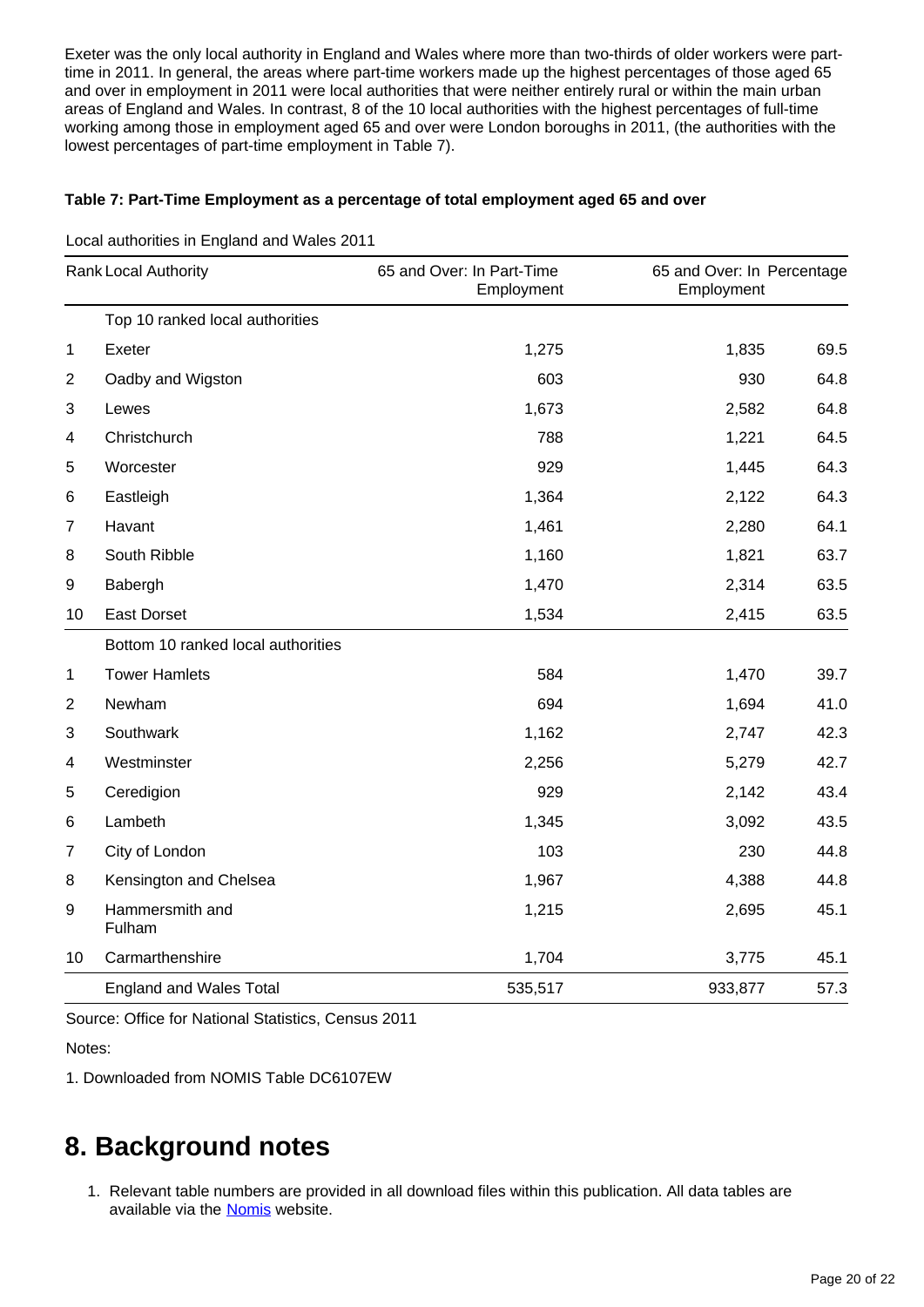- 2. Further information on future releases is available online in the [2011 Census Prospectus.](http://www.ons.gov.uk/ons/guide-method/census/2011/census-data/2011-census-prospectus/index.html)
- 3. We have ensured that the data collected meet users' needs via an extensive 2011 Census outputs [consultation](http://www.ons.gov.uk/ons/guide-method/census/2011/the-2011-census/census-consultations/index.html) process in order to ensure that the 2011 Census outputs will be of use in the planning of housing, education, health and transport services in future years.
- 4. We are responsible for carrying out the census in England and Wales. Simultaneous but separate censuses took place in Scotland and Northern Ireland. These were run by the National Records of Scotland and the Northern Ireland Statistics and Research Agency, respectively.
- 5. All key terms used in this publication are explained in the [2011 Census glossary.](http://www.ons.gov.uk/ons/guide-method/census/2011/census-data/2011-census-data/2011-first-release/2011-census-definitions/index.html) Information on the 2011 [Census geography products for England and Wales](http://www.ons.gov.uk/ons/guide-method/geography/products/census/index.html) is also available.
- 6. All census population estimates were extensively quality assured, using other national and local sources of information for comparison and review by a series of quality assurance panels. An extensive range of [quality assurance, evaluation and methodology](http://www.ons.gov.uk/ons/guide-method/census/2011/census-data/2011-census-data/2011-first-release/first-release--quality-assurance-and-methodology-papers/index.html) papers were published alongside the first release in July 2012.
- 7. Permission to use the Longitudinal Study is gratefully acknowledged, as is the help provided by staff of the Centre for Longitudinal Study Information and User Support ([CeLSIUS](http://www.ucl.ac.uk/celsius)). CeLSIUS is supported by the ESRC Census of Population Programme (Award Ref: ES/K000365/1). The authors alone are responsible for the interpretation of the data."
- 8. This work contains statistical data which is Crown Copyright. The use of statistical data in this work does not imply our endorsement in relation to the interpretation or analysis of the statistical data. This work uses research datasets which may not exactly reproduce National Statistics aggregates.
- 9. In this analysis, comparisons of the number of hours worked in 2001 and 2011 are categorised into 4 bands within the Longitudinal Study:
	- 15 hours or less (part-time)
	- 16 to 30 hours (part-time)
	- 31 to 48 hours (full-time)
	- 49 hours or more (full-time)